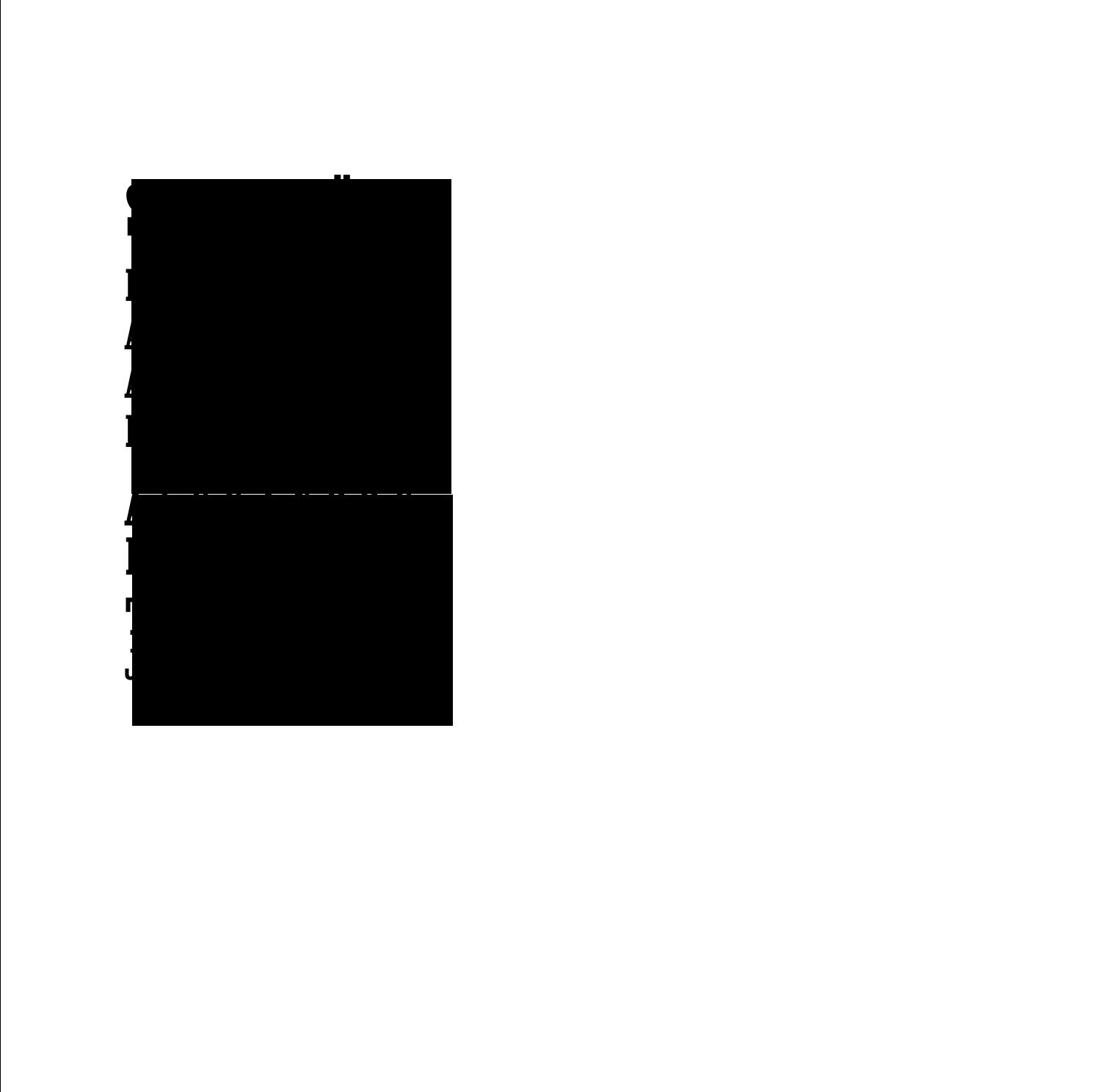# SAINT-SAËNS, Camille (1835—1921)

| Piano Concerto No. 2 in G minor, Op. 22 (1868)                        | 24'37     |
|-----------------------------------------------------------------------|-----------|
| $\Box$ I. Andante sostenuto                                           | 12'30     |
| <b>2</b> II. Allegro scherzando                                       | 5'48      |
| 3 III. Presto                                                         | 6'12      |
| I Valse-Caprice 'Wedding Cake' for piano and strings<br>Op. 76 (1885) | 5'53      |
| <b>□ Allegro appassionato</b> , Op. 70 (1884)                         | 6'02      |
| Piano Concerto No. 1 in D major, Op. 17 (1858)                        | 26'41     |
| 6 I. Andante - Allegro assai                                          | 11'45     |
| □ II. Andante sostenuto quasi adagio                                  | 8'04      |
| <b>■ Ⅲ. Allegro con fuoco</b>                                         | 6'41      |
| <b>■ Rhapsodie d'Auvergne</b> , Op. 73 (1884)                         | 9'58      |
| 回 Africa, Op. 89 (1891)                                               | 10'17     |
|                                                                       | TT: 85'02 |
| Alexandre Kantorow piano                                              |           |
| Tapiola Sinfonietta                                                   |           |
| Jean-Jacques Kantorow conductor                                       |           |
|                                                                       |           |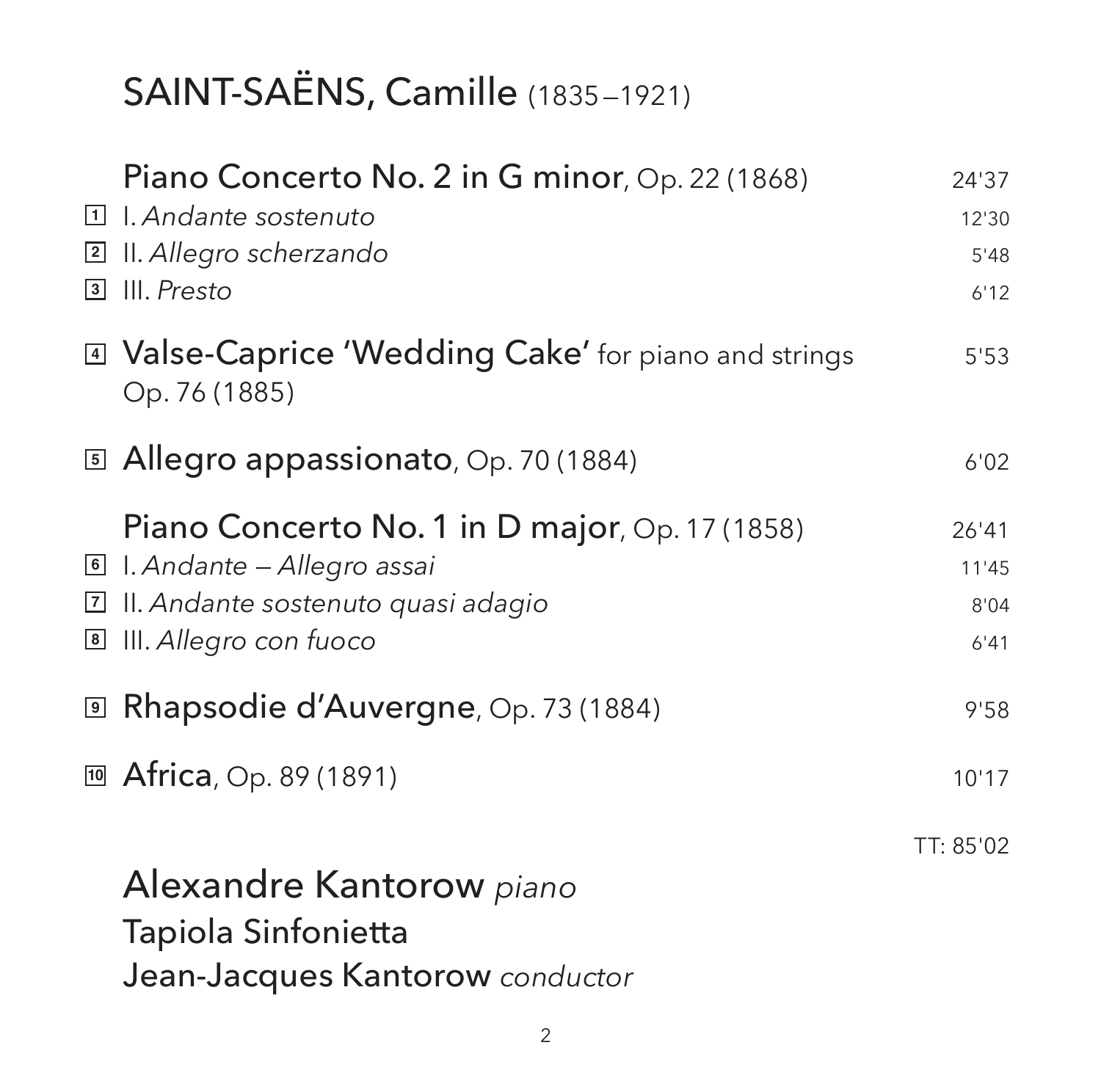Composer of *Carnival of the Animals*, one of the most famous hits in classical<br>music, Camille Saint-Saëns produced a considerable body of work that has<br>not always received the attention it deserves. In addition, he was a music, Camille Saint-Saëns produced a considerable body of work that has In always received the attention it deserves. In addition, he was a distinguished performer, both on the organ and on the piano. By comparison with other great composer-pianists in the history of music, however, Saint-Saëns wrote very few important works for solo piano, preferring to use the instrument in musical dialogues – both in chamber music and in concertante pieces. 'The concerto soloist is a role that must be imagined and rendered like a character in a drama', he wrote in 1904. An opponent of pianistic extravagance and of the 'brilliant concerto', he favoured works in which balance, a sense of moderation and a taste for beauty are to the fore. Of course virtuosity is also present, although it is never seen as an end in itself but rather as an additional colour allowing 'the performer to display his personality, something invaluable when the personality in question is interesting' ('La dé fense du concerto', *Le Courrier musical*, 1st October 1904).

This recording features Saint-Saëns' first two piano concertos plus four shorter concertante pieces spanning more than thirty years of his career as a composer.

Although it is now the most popular of his five works in the genre, Saint-Saëns' **Piano Concerto No. 2 in G minor**, Op. 22, had a difficult start. In his autobiographical work *Portraits et souvenirs*, the composer describes the circumstances of its composition and its first performance in May 1868:

[Anton Rubinstein and I] were one day in the foyer of the Salle Pleyel, attending some concert or other, when he said to me: 'I haven't yet conducted an orchestra in Paris, so give a concert where I would have the opportunity to wield my baton!' – 'With pleasure.' We asked when the hall would be free; we had to wait three weeks. – 'We have three weeks ahead of us', I said to him. 'That's good, I'll write a concerto for the occasion. And I wrote the Concerto in G minor, which had its début under such illustrious patron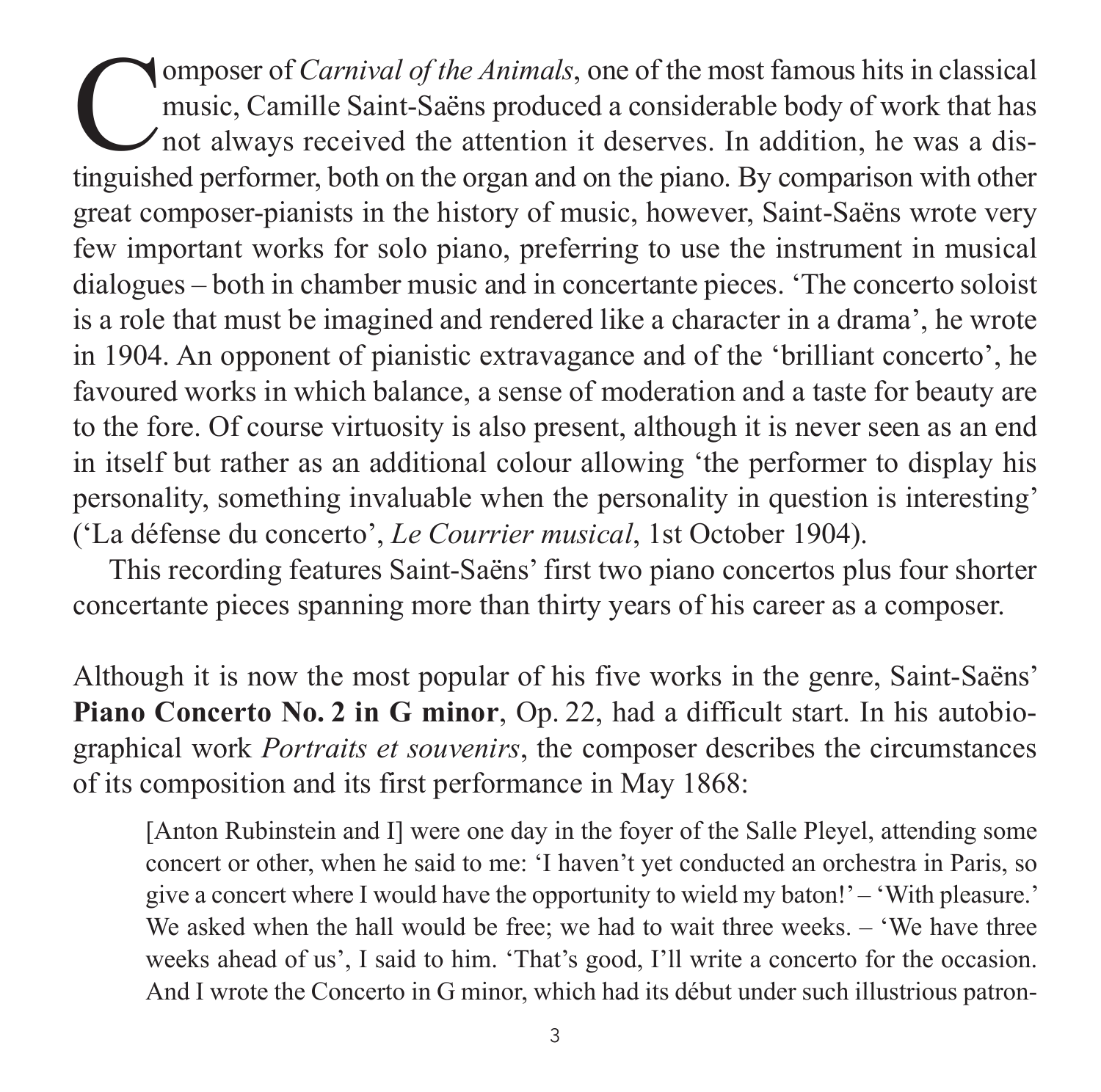age. Not having had time to work on it from a performer's perspective, I played it very badly, and  $-$  apart from the scherzo, which was an immediate hit  $-$  it wasn't very successful; we all agreed that the first movement was inconsistent and the finale was quite deficient.

One listener remarked that 'it starts with Bach and ends with Offenbach', which was not intended as a compliment! Franz Liszt, who was present at the concert, took a different view and saw the work's potential. The following year he wrote to Saint-Saëns: 'I'd like to thank you again for your Second Concerto, of which I warmly approve. The form is new, and very successful; it becomes increasingly interesting as its three movement proceed, and you take due account of the effect that can be achieved by the pianist without sacrificing any of the composer's ideas – an essential rule in this kind of work.'

The concerto departs from the usual form: it dispenses with a slow movement, and instead there is a gradual increase in pace over the three movements, which are marked *Andante sostenuto*, *Allegro scherzando* and *Presto*. Another peculiarity is that the work begins with a cadenza instead of the traditional orchestral ritornello typical of the 19th-century concerto. This cadenza, which on the one hand is reminiscent of Bach's toccatas, also has a breadth that calls to mind an improvisation on the organ – Saint-Saëns' other instrument – which can be explained by the fact that the original version of the concerto was for pedal piano. The main theme takes up a *Tantum ergo* for voice and organ (now lost) by Gabriel Fauré, then a young student of Saint-Saëns. Far from being upset by this appropriation, Fauré later said how honoured he was that his teacher had used it. The second movement, which has the function of a scherzo, calls to mind another famous example of the genre: the elven scherzo in Mendelssohn's *Midsummer Night's Dream*. In passing we can note that this was the only movement to receive significant applause at its first performance. Mendelssohn's shadow again hangs over the finale, a Neapolitan tarantella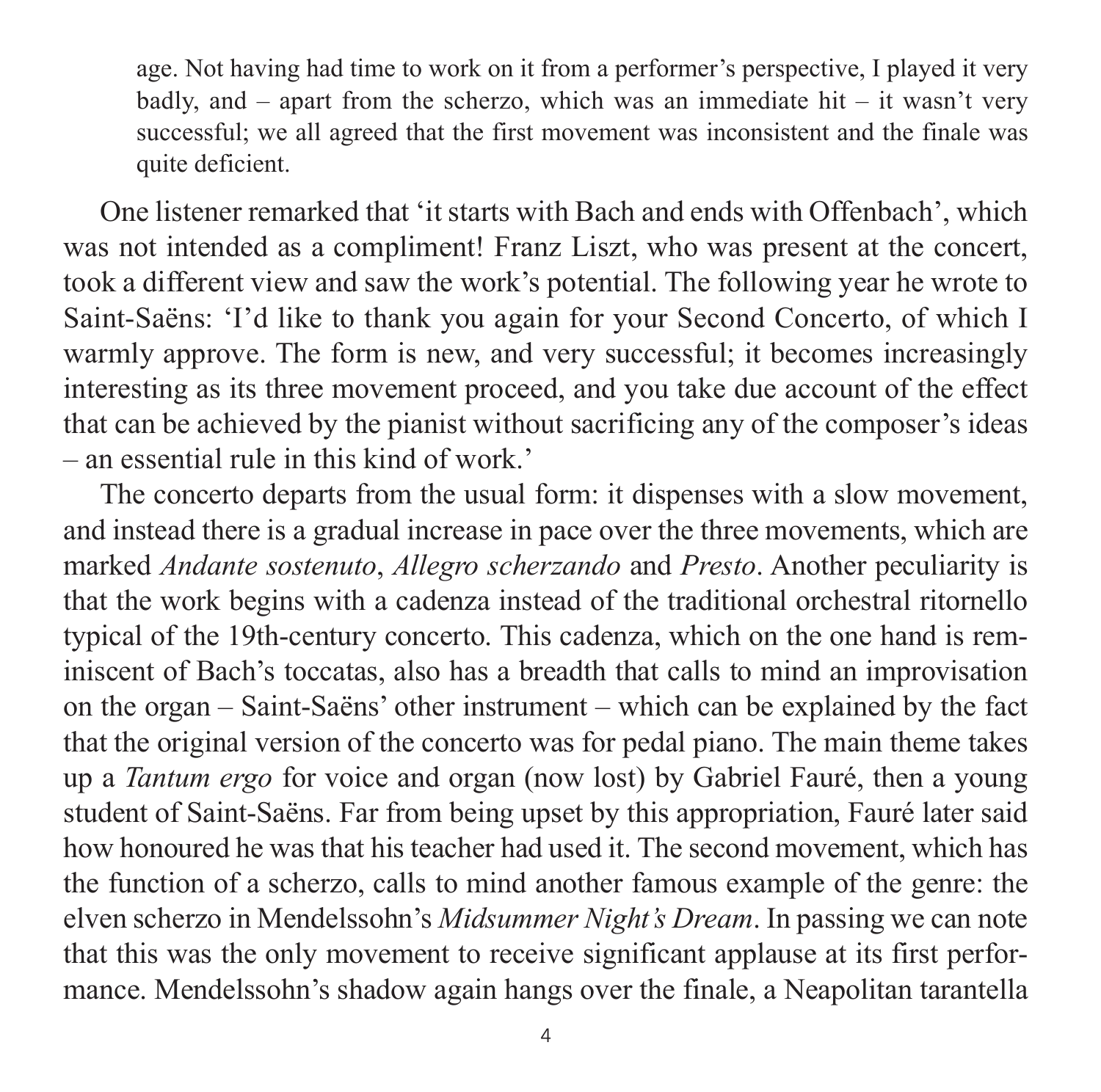in the minor key that echoes the one, also in the minor, that concludes his 'Italian' Symphony. It ends the work in an appropriate manner, with verve, fantasy and virtuosity. Saint-Saëns performed the concerto again later that year in Leipzig, and then in Paris, and in the end it found success – in the words of one critic: 'What originality, what life, what strength, what brilliance, what colour there is in this work!'

*Wedding Cake* (in English in the score), Op. 76, for piano and strings, is a miniature, virtuoso and humorous concerto in the form of a 'waltz caprice', composed in 1885 as a wedding tribute to the brilliant pianist Caroline Montigny-Rémaury, a friend and former student of Franz Liszt. As is appropriate for such an occasion, the music is flirtatious, capricious (*capricciosamente*), languid, urgent, tender and mischievous by turns. Six short minutes in which the composer invites us not to take ourselves too seriously!

The original version of the *Allegro appassionato*, Op. 70, was for solo piano and was composed for the Conservatoire's competition in 1884, but Saint-Saëns immediate ly offered a version with orchestral accompaniment. This piece should not be confused with the better-known *Allegro appassionato* for cello and orchestra. Despite its title, the music here is more virtuoso than impassioned. It takes the form of a rondo with a refrain theme in C sharp minor, a three-note idea reminiscent of Liszt that runs through the piece like a sort of relentless leitmotif.

Saint-Saens' **Piano Concerto No. 1 in D major**, Op. 17 can be considered the first significant work in this genre composed in France. Written in 1858, it is a vigorous and determined work produced by a young musician who was confident and aware of its merits. At that time, Saint-Saëns had not only been appointed organist of La Madeleine in Paris but had already completed three symphonies, one of which had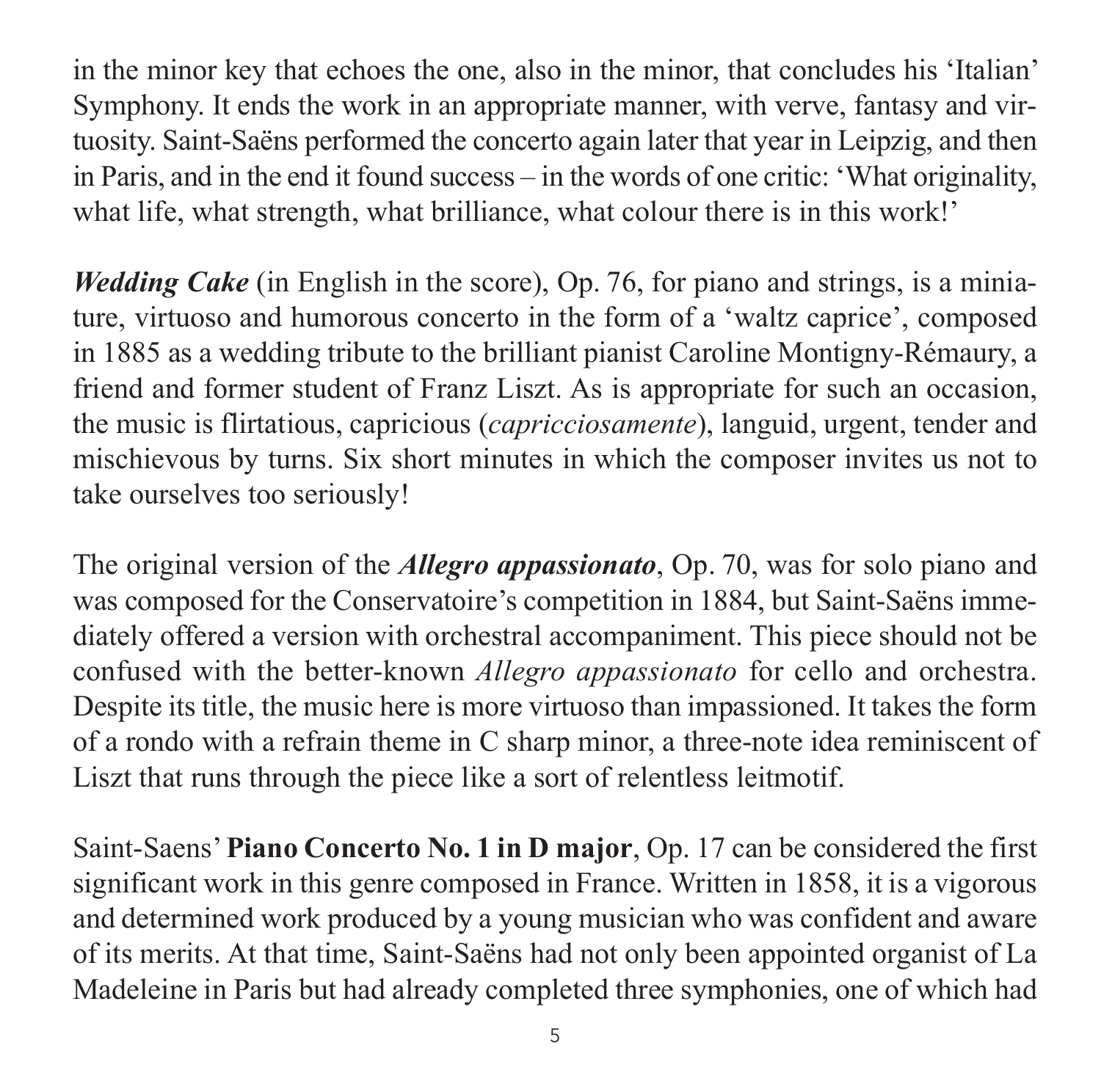been awarded a prize. Like in many of the orchestral works he composed at the time, some features of the harmonic and melodic language as well as the orchestral writing show the influence of Mendelssohn.

It is interesting to note that despite its somewhat impersonal style, which results in some pianistic clichés (virtuoso writing, arpeggios spanning the keyboard, cadenzas without barlines played *ad libitum*, etc.), this concerto uses a technique that would later come to be known as 'cyclical form'. Here, the horn call heard in the introduction becomes an important element of the main part of the movement, and returns at the end of the third movement, thus helping to unify the work. The orchestra, usually confined to a subsidiary role, serves mainly to form link between the long piano passages. Despite these shortcomings, however, the concerto contains some appealing music and its second movement – inspired, according to Saint-Saëns, by the forest of Fontainebleau – shows great originality and is bathed in an atmosphere that could be described as impressionist, as found later in French music. The pianist Alfred Cortot wrote that in this work there is 'already a tone of determination, an hint of still indistinct but certain mastery, to which we cannot remain indifferent'. We do not know when the work was first performed and, as with so many other early works by Saint-Saëns, some years were to pass before it appeared in print.

Saint-Saëns produced no fewer than three versions of his *Rhapsodie d'Auvergne*, op. 73: one for solo piano, completed in 1884, another for piano and orchestra pre mièred by the composer in Marseille in December 1884, and a final one for two pianos. In the manner of Franz Liszt, this score explores several juxtaposed themes in turn, a technique that was rather out of fashion in France at that time. Among the 'local' themes used is a wash house song in the slow section and a *ranz des vaches*, i.e. a shepherds' call, which opens the work on the piano without accompaniment. The use of traditional French songs was not common at the time; it was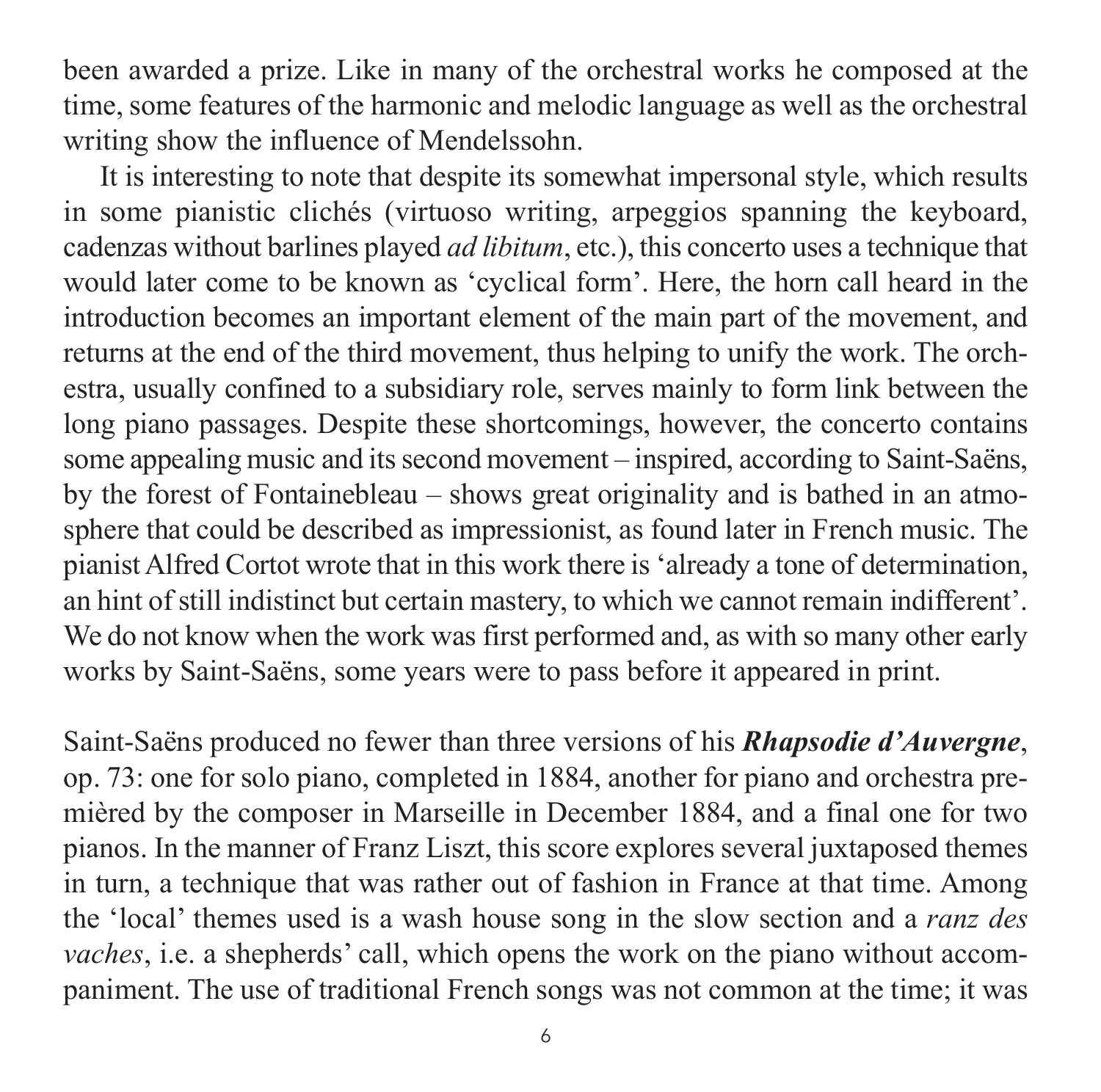not until the twentieth century and composers like d'Indy, de Séverac and Cante loube that the practice became mainstream. Saint-Saëns wrote in 1912: 'I wrote it… to show that one doesn't have to search far and wide for motifs to find usable ones.' Although it was rarely performed during his lifetime, this piece was obvi ously close to his heart: not only did he record an abbreviated version of it in 1904 and perform it frequently on tours abroad, but he also included it in the programme of his farewell recital in Dieppe in August 1921, a few months before his death.

Completed in Cairo on 1st April 1891 after a cruise on the Nile, the fantasy for piano and orchestra *Africa*, Op. 89, is an example of Orientalism, an artistic move ment that began in the 18th century and was particularly fashionable in the second half of the 19th century, interested in a mythologized and idealized Middle East and Maghreb. *Africa* is a very colourful work that follows this trend: modal turns and rhyth mic ostinatos provide local colour, while the triplets and trills evoke birds in Algiers before the work concludes with what was then the Tunisian national anthem, the 'Beylical Hymn', which is rumoured to have been composed by Giuseppe Verdi! Saint-Saëns explained that the piece 'consists of African themes collected here and there over several years' and even called it 'the remains of a stillborn concerto. For a long time these ideas wandered in my memory without my being able to coordinate them, and then one day, in Cairo, where I was in strictly incognito, unknown to everyone, inspiration struck me – and the composition fell easily into place.' (*L'Écho de Paris*, 16th November 1913). This is no ethnomusicological work: Saint-Saëns' vision of Africa, or more precisely of North Africa, is that of a tourist. Premièred on 8th October 1891, this extremely virtuoso work has always remained a rarity in concert. In 1904 Saint-Saëns recorded an improvisation on the work's cadenza, which gives us an idea of his impressive pianistic technique.

### *© Jean-Pascal Vachon 2022*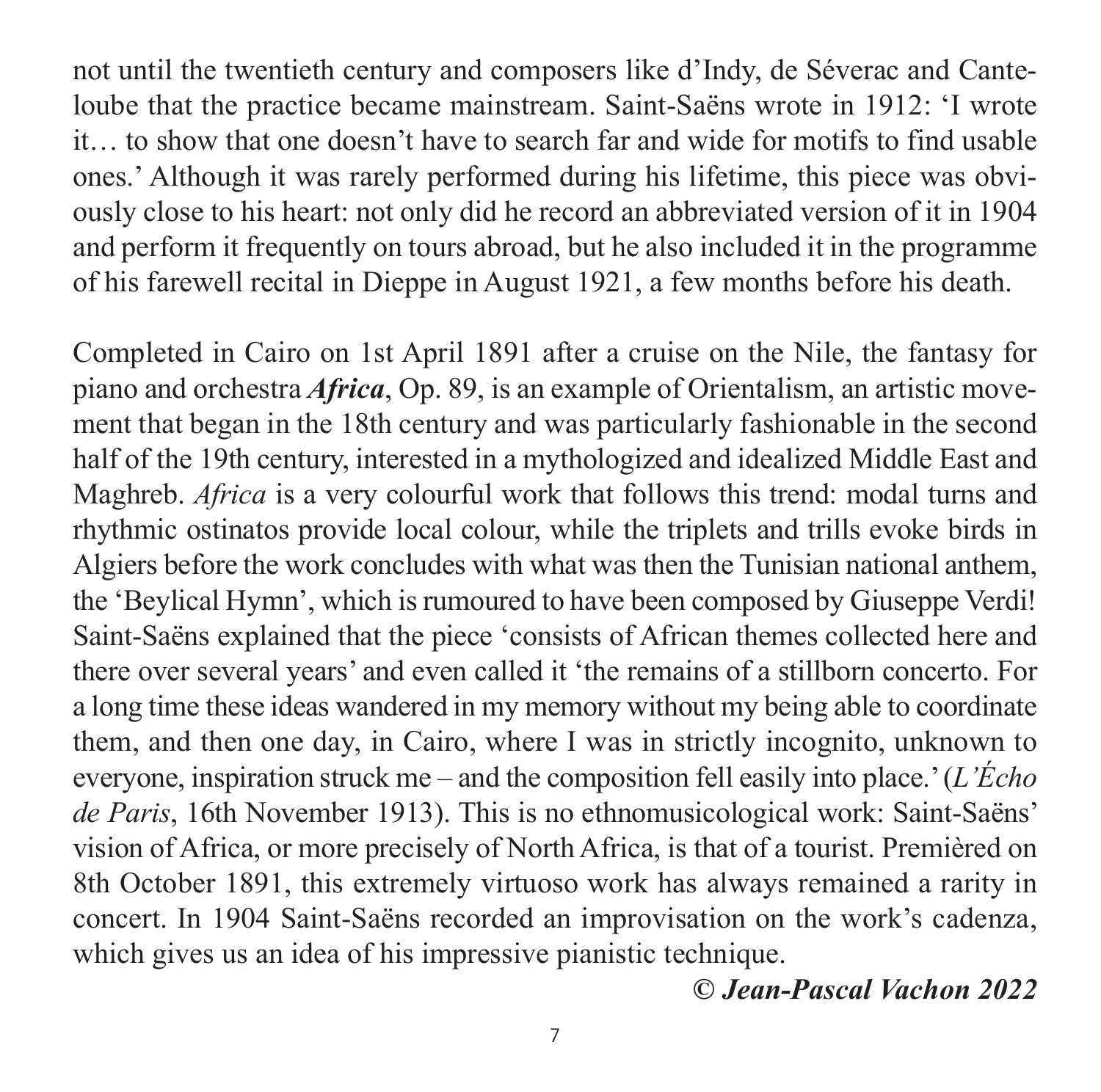In 2019, **Alexandre Kantorow** became the first French pianist to win the gold medal at the prestigious Tchaikovsky Competition as well as the Grand Prix, awarded only three times before in the competition's history. Hailed by critics as the 'young tsar of the piano' (*Classica*) and 'Liszt reincarnated' (*Fanfare*), Kan torow started performing at an early age. At the age of sixteen he was invited to appear with the Sinfonia Varsovia at 'La Folle Journée' in Nantes and Warsaw and since then he has played with numerous orchestras, performing regularly with Valery Gergiev and the Mariinsky Orchestra.

Alexandre Kantorow has played at major concert halls such as the Amsterdam Concertgebouw, Konzerthaus Berlin, Philharmonie de Paris and Bozar in Brussels, as well as at prestigious festivals including Verbier, la Roque d'Anthéron and Piano aux Jacobins.

His recital disc 'À la russe' (BIS-2150) has won many awards and distinctions including Choc de l'Année (*Classica*), Diapason découverte (*Diapason*), Super sonic (*Pizzicato*) and CD des Doppelmonats (*PianoNews*). He has also recorded concertos by Liszt (BIS-2100) and Saint-Saëns (Nos 3–5; BIS-2300) – a disc which was awarded both Diapason d'Or de l'Année and Choc de l'Année (*Classica*) – and Serebrier (BIS-2423). In 2020, Kantorow won the Victoires de la Musique Clas sique in two categories: Recording of the Year (for the Saint-Saëns concerto disc) and Instrumental Soloist of the Year.

Alexandre Kantorow has studied with Pierre-Alain Volondat, Igor Lazko, Franck Braley and Rena Shereshevskaya. He is a laureate of the Safran Foundation and Fondation Banque Populaire.

The **Tapiola Sinfonietta** (Espoo City Orchestra) is known for its broad and diverse repertoire. Founded in 1987, the orchestra has grown from a string ensemble to a chamber orchestra with 43 members. The Tapiola Sinfonietta manages its own artis -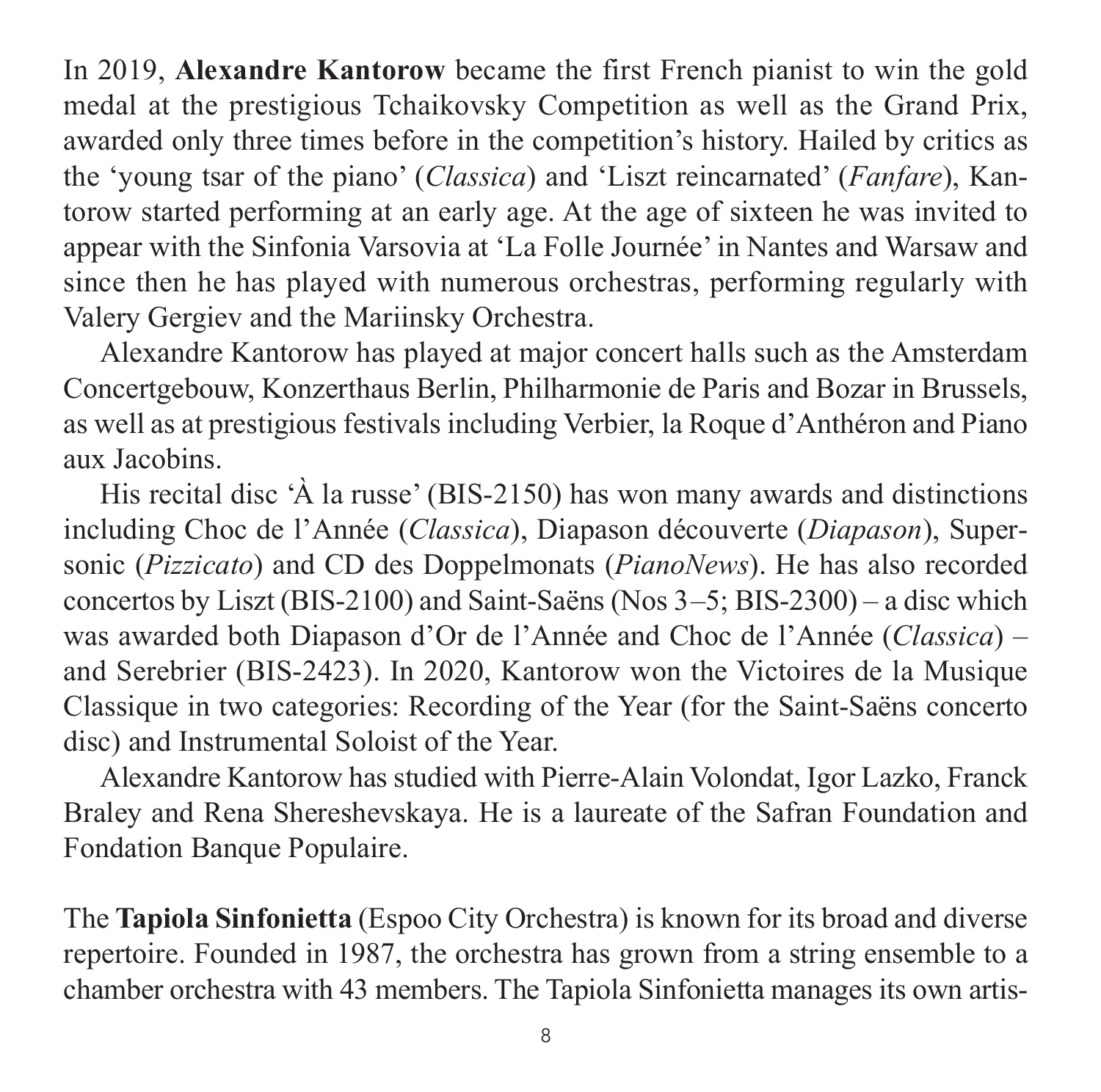tic planning and occasionally performs in chamber music fashion, without a con ductor. The orchestra works closely with artists in association, artists in residence and some of the most distinguished conductors and soloists of our time. It regularly appears at festivals in Finland and has toured in Europe, Asia and the USA. The orchestra also gives chamber music recitals, engages in bold cross-genre projects and each year offers several accessible events in the city of Espoo. Recordings released by the Tapiola Sinfonietta in its digital channels reach listeners worldwide, and the orchestra's discography of more than 70 titles is internationally recognized. *[www.tapiolasinfonietta.fi](http://www.tapiolasinfonietta.fi)*

The French violinist and conductor **Jean-Jacques Kantorow** began his violin studies at the age of six at the Nice Conservatoire. He was only thirteen when he joined René Benedetti's advanced violin class at the Paris Conservatoire. Between 1962 and 1968 he won ten prizes at the foremost international competitions, among them the first prizes at the Carl Flesch Competition in London, Paganini Competition in Genoa, and at the Geneva and Tibor Varga Competitions.

As a violinist Jean-Jacques Kantorow has performed all over the world. He likes to play chamber music, as an antidote to the loneliness of a solo career. He formed a trio with the pianist Jacques Rouvier and the cellist Philippe Muller; he was also the violinist of two string trios, the Ludwig and Mozart Trios. Since 1970 Kantorow has taught in many music schools including the Paris Conservatoire, Basel Academy of Music and Rotterdam Conservatory, and has given numerous masterclasses all over the world. Since the 2019 academic year, he has taught regularly at the Sibelius Academy in Helsinki, giving an annual series of masterclasses.

In order to extend the breadth and depth of his musical knowledge further, he also became interested in conducting; since 1983 he has been musical director of the Auvergne and Helsinki Chamber Orchestra, the Tapiola Sinfonietta, the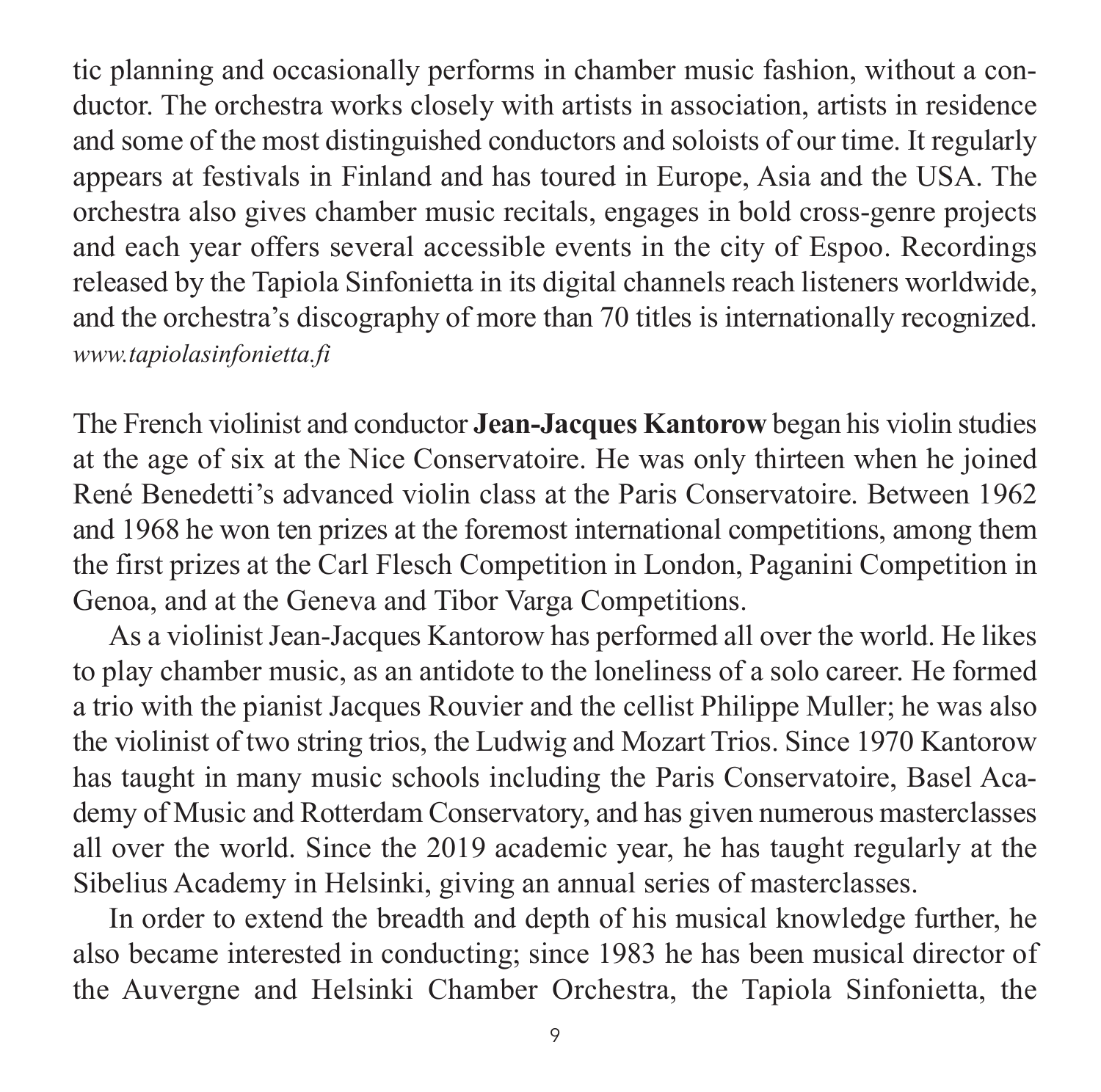Ensemble Orchestral de Paris, the City of Granada Orchestra and the orchestras of Orléans and Douai. For some years Jean-Jacques Kantorow has been a guest con ductor of the Liège Royal Philharmonic. He has made numerous recordings as a soloist, chamber musician and conductor.

#### *Recent releases from Alexandre Kantorow*

## Saint-Saëns — Piano Concertos, Vol. 1 (BIS-2300) Piano Concertos Nos 3—5 'L'Égyptien'

*with the* Tapiola Sinfonietta *conducted by* Jean-Jacques Kantorow Diapason d'or de l'année · Choc de l'année *Classica* · Editor's Choice *Gramophone* Empfohlen *klassik.com* · 10/10/10 *klassik-heute.de*

# Brahms — Bartók — Liszt (BIS-2380) Brahms: Piano Sonata No. 2 & Rhapsody, Op. 79/1; Bartók: Rhapsody, Op. 1 (Sz. 26); Liszt: Hungarian Rhapsody No. 11

ffff *Télérama* · Choc de Classica Editor's Choice — 'Kantorow continues his extraordinary progress with a further remarkable example of his virtuosity and artistry.' *Gramophone* Diapason d'Or — « Il y a bien un miracle Alexandre Kantorow : cet album irresistible le place definitivement parmi les tout grands pianistes de notre temps. » *Diapason*

## Brahms: Sonata, Chaconne, Ballades (BIS-2600) Four Ballades, Op. 10; Piano Sonata No. 3, Op. 5; Bach/Brahms: Chaconne from Partita No. 2 arranged for the left hand

ffff *Télérama*

Diapason d'Or — « Souplesse et élans félins des phrasés, jeux d'ombres et de lumière, ferveur irrésistible… Alexandre Kantorow transfigure Brahms par une admirable palette sonore. » *Diapason* 'Kantorow's affinity with the German Romantic sparks mercurially expressive and resonant playing….' *The Guardian (UK)* 4 étoiles — « Une vision démiurgique qui rappelle le grand Kempff. » *Le Soir (BE)*

*These and other recordings from BIS are also available as high-quality downloads from eClassical.com*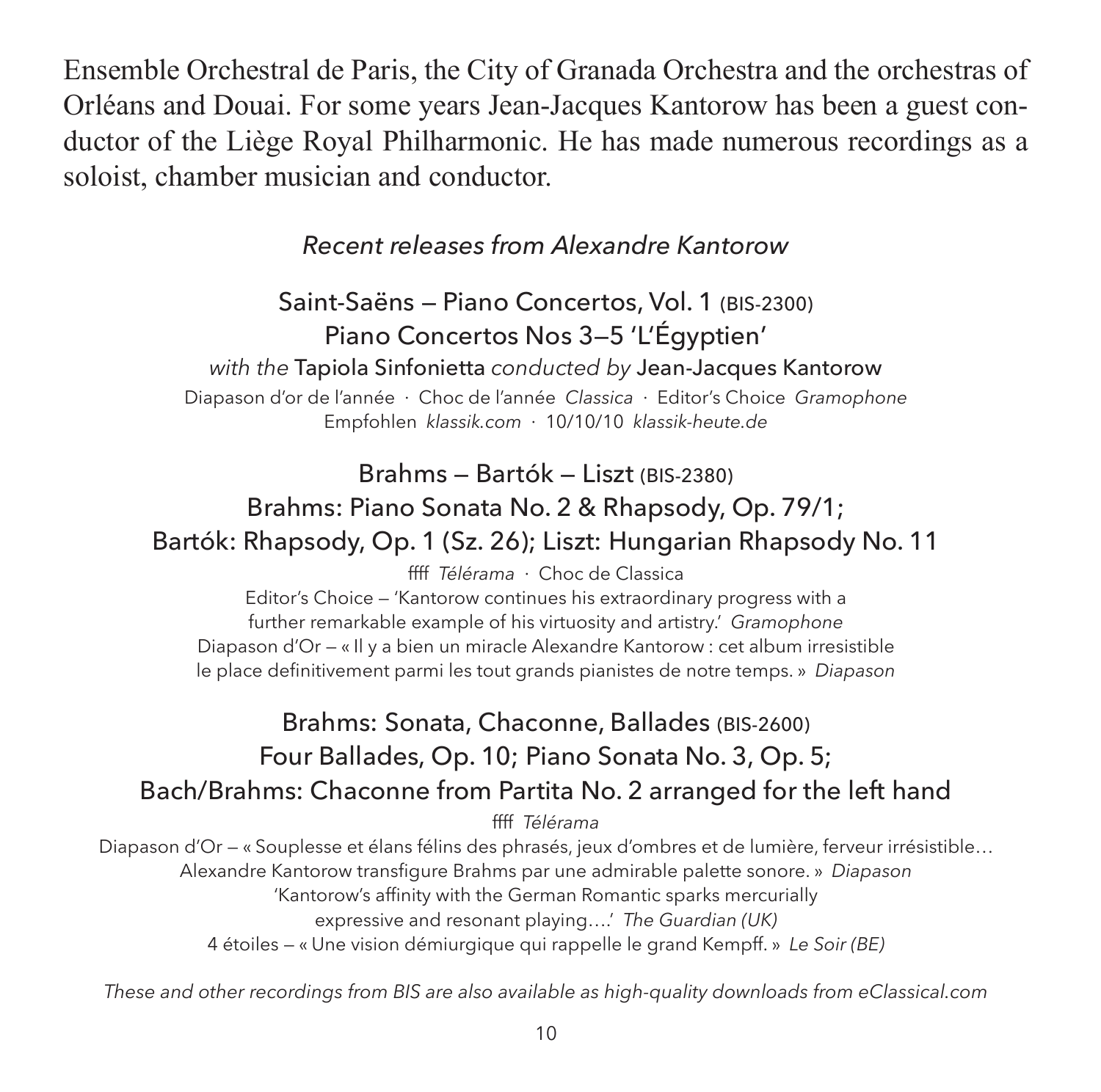**CAMI** amille Saint-Saëns, der Komponist des *Karnevals der Tiere*, eines der berühmtesten Hits der klassischen Musik, hat ein umfangreiches Œuvre<br>
hinterlassen, dem nicht immer die Aufmerksamkeit zuteilwurde, die es<br>
verd berühmtesten Hits der klassischen Musik, hat ein umfangreiches Œuvre hinterlassen, dem nicht immer die Aufmerksamkeit zuteilwurde, die es verdient. Zudem war der Komponist ein gefeierter Interpret an Orgel und Klavier. Im Vergleich zu den anderen großen Komponisten-Pianisten der Musikgeschichte schrieb Saint-Saëns jedoch nur sehr wenige bedeutende Stücke für Klavier solo, sondern zog es vor, das Instrument in musikalische Dialoge einzubinden, sei es in der Kammermusik oder in konzertanten Werken. "Der Solopart eines Konzerts ist eine Rolle, die wie eine dramatische Figur konzipiert und gespielt werden muss", schrieb er 1904. Als Feind pianistischer Selbstdarstellung und des "Concerto brillant" bevorzugte er Werke, in denen Ausgeglichenheit sowie Sinn für Maß und Schönheit im Vordergrund stehen. Virtuosität ist ihnen nicht fremd, doch ist sie nie Selbstzweck, sondern vielmehr eine weitere Facette, die es "einem Interpreten ermög licht, seine Persönlichkeit auszudrücken – etwas Unschätzbares, sofern diese Persönlichkeit von Interesse ist." ("La défense du concerto", *Le Courrier musical*, 1. Oktober 1904).

Die vorliegende Aufnahme bringt die ersten beiden Klavierkonzerte mit vier kürzeren konzertanten Werken zusammen, die mehr als dreißig Jahre von Saint-Saëns' Komponistenlaufbahn umspannen.

Obwohl heute das populärste unter den insgesamt fünf Klavierkonzerten von Saint-Saëns, hatte das **Klavierkonzert Nr. 2 g-moll** op. 22 einen schwierigen Start. In seinen autobiografischen *Portraits und Erinnerungen* berichtet der Komponist über die Umstände der Entstehung und der Uraufführung im Mai 1868:

[Anton Rubinstein und ich] standen eines Tages im Foyer der Salle Pleyel, wo wir ein – ich weiß nicht welches – Konzert besuchten, als er zu mir sagte: "Ich habe in Paris noch kein Orchester dirigiert; geben Sie doch ein Konzert, damit ich Gelegenheit habe, zum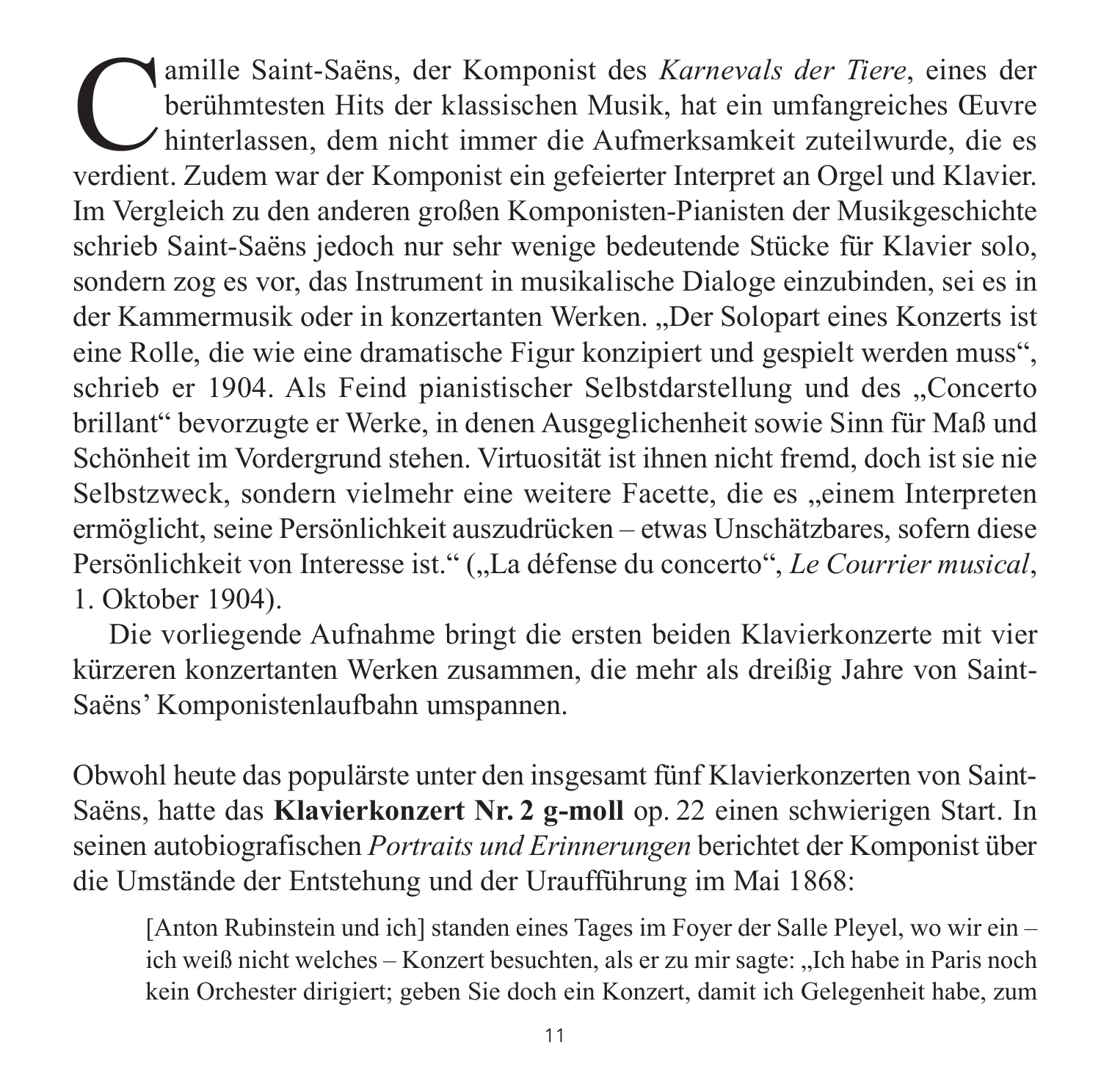Taktstock zu greifen! – Mit Vergnügen." Wir fragten, an welchem Tag der Saal frei wäre, und erfuhren, dass dies in drei Wochen der Fall sein würde. – "Drei Wochen bleiben uns noch", sagte ich zu ihm, "das ist gut; ich werde für diesen Anlass ein Konzert schreiben". Und ich schrieb das g-moll-Konzert, das seine Premiere mithin unter illustrer Schirmherr schaft erlebte. Weil keine Zeit für eine ordentliche Einstudierung blieb, spielte ich es sehr schlecht, und mit Ausnahme des Scherzos, das auf Anhieb gefiel, war ihm wenig Erfolg beschieden; man war sich einig, dass der erste Satz unzusammenhängend und das Finale völlig misslungen sei.

Es "beginnt mit Bach und endet mit Offenbach", kommentierte ein Zuhörer und meinte das nicht als Kompliment. Franz Liszt, der dem Konzert beiwohnte, war anderer Ansicht und erkannte das Potenzial des Werks. Im Jahr darauf schrieb er an Saint-Saëns: "[…] ich möchte Ihnen noch für Ihr zweites Konzert danken, das ich mit großem Beifall begrüße. Die Form ist neu und sehr gelungen; das Interesse an den drei Sätzen wächst stetig, und Sie tragen dem pianistischen Effekt angemessen Rechnung, ohne die kompositorischen Ideen irgend zu opfern – eine wichtige Grund regel bei Werken dieser Gattung."

Das Konzert weicht von der herkömmlichen Form ab: Es verzichtet auf einen lang samen Satz und enthält stattdessen drei zusehends beschleunigte Sätze (*An dante sostenuto*, *Allegro scherzando* und *Presto*). Als weitere Besonderheit beginnt das Konzert direkt mit einer Solokadenz anstatt mit dem traditionellen, für das Konzert des 19. Jahrhunderts typischen Orchesterritornell. Diese Kadenz, die an Bachs Toccaten erinnert, ähnelt in ihrem Umfang einer Improvisation auf der Orgel – Saint-Saëns' anderem Instrument –, was sich dadurch erklären lässt, dass die Originalfassung des Konzerts das Pedalklavier vorsah. Das Hauptthema greift ein verschollenes *Tantum ergo* für Gesang und Orgel von Gabriel Fauré auf, der damals ein junger Schüler von Saint-Saëns war. Fauré war mitnichten empört über diese An leihe seines Lehrers, sondern erklärte später, dass er sich sehr geehrt gefühlt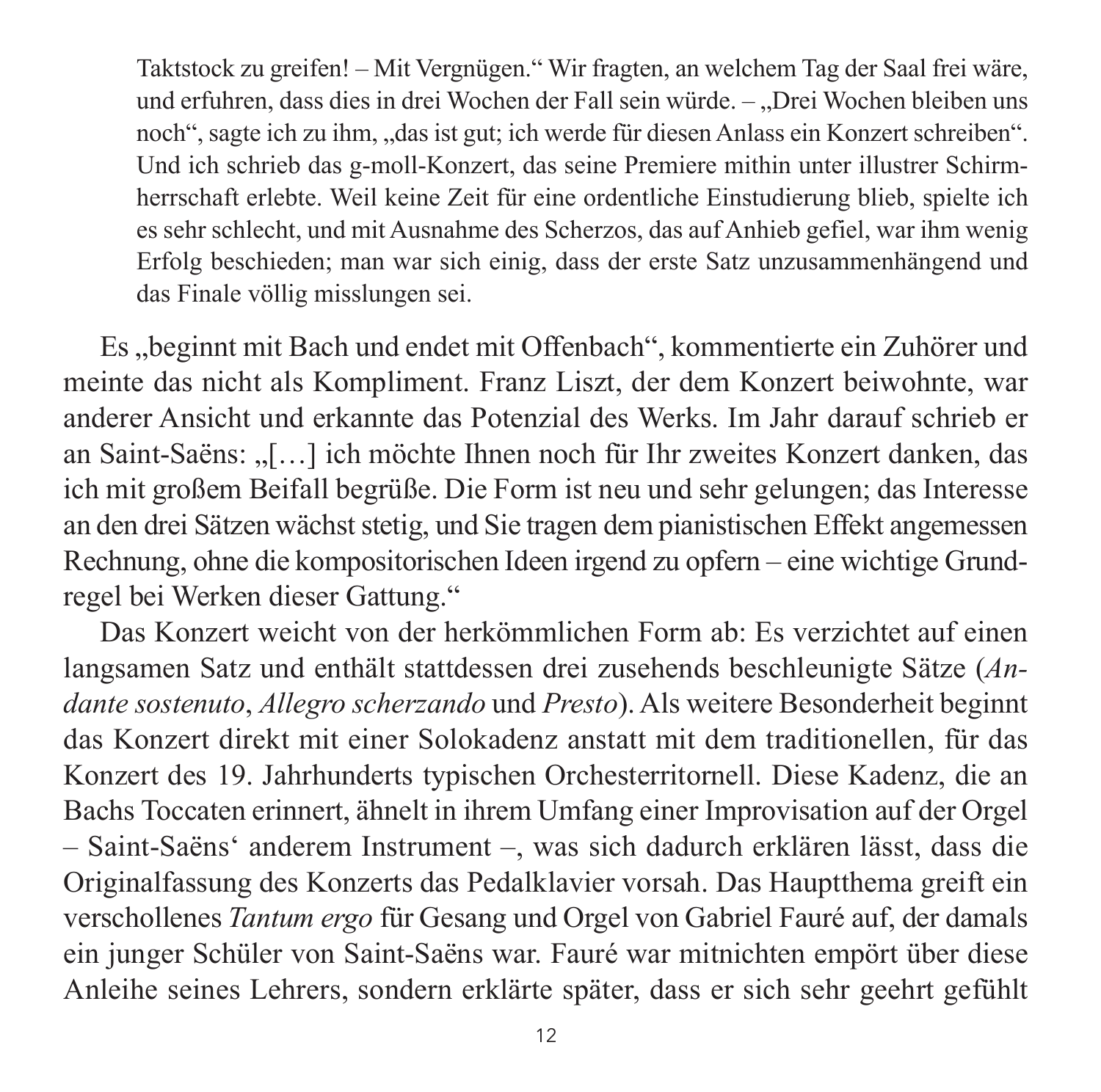habe. Der zweite Satz, der als Scherzo fungiert, erinnert an ein berühmtes Pendant: das "Elfen"-Scherzo aus Mendelssohns *Sommernachtstraum*. Dieser Satz war übrigens der einzige, der bei der Uraufführung stürmischen Applaus erntete. Auch das Finale zeigt den Einfluss Mendelssohns: Eine neapolitanische Tarantella in einer Molltonart lässt an die ebenfalls in Moll gehaltene Tarantella denken, mit der die "Italienische" Symphonie endet. Wie es sich gehört, beschließt der Satz das Werk mit Verve, Fantasie und Virtuosität. Saint-Saëns spielte sein Konzert im selben Jahr noch einmal in Leipzig und Paris, und schließlich entwickelte es sich zu einem Erfolg. Ein begeisterter Kritiker schrieb: "Welche Originalität, welches Leben, welche Kraft, welcher Schwung, welche Farbe zeigt dieses Werk!"

*Wedding Cake* (*Hochzeitstorte*) op. 76, für Klavier und Streicher, ist ein virtuoses und humorvolles Miniaturkonzert in Form einer "Valse Caprice", das 1885 als Hoch zeitsgeschenk für die virtuose Pianistin Caroline Montigny-Rémaury, eine Freundin und ehemalige Schülerin von Franz Liszt, komponiert wurde. Die Musik ist, wie kaum anders zu erwarten, abwechselnd kokett, kapriziös (*capricciosa mente*), ermattet, drängend, zärtlich und neckisch – sechs kurze Minuten, in denen der Komponist uns auffordert, uns nicht allzu ernst zu nehmen.

Die Originalfassung des *Allegro appassionato* op. 70 für Klavier solo wurde für den Wettbewerb des Pariser Conservatoire im Jahr 1884 komponiert, doch Saint-Saëns nahm sofort eine Fassung "mit Orchesterbegleitung" in Angriff – nicht zu ver wechseln mit dem bekannteren *Allegro appassionato* für Violoncello und Orches ter. Trotz des Titels ist die Musik dieses Rondos mit cis-moll-Refrain eher virtuos als leidenschaftlich; eine an Liszt erinnernde Dreitonfigur durchzieht das Stück wie ein unerbittliches Leitmotiv.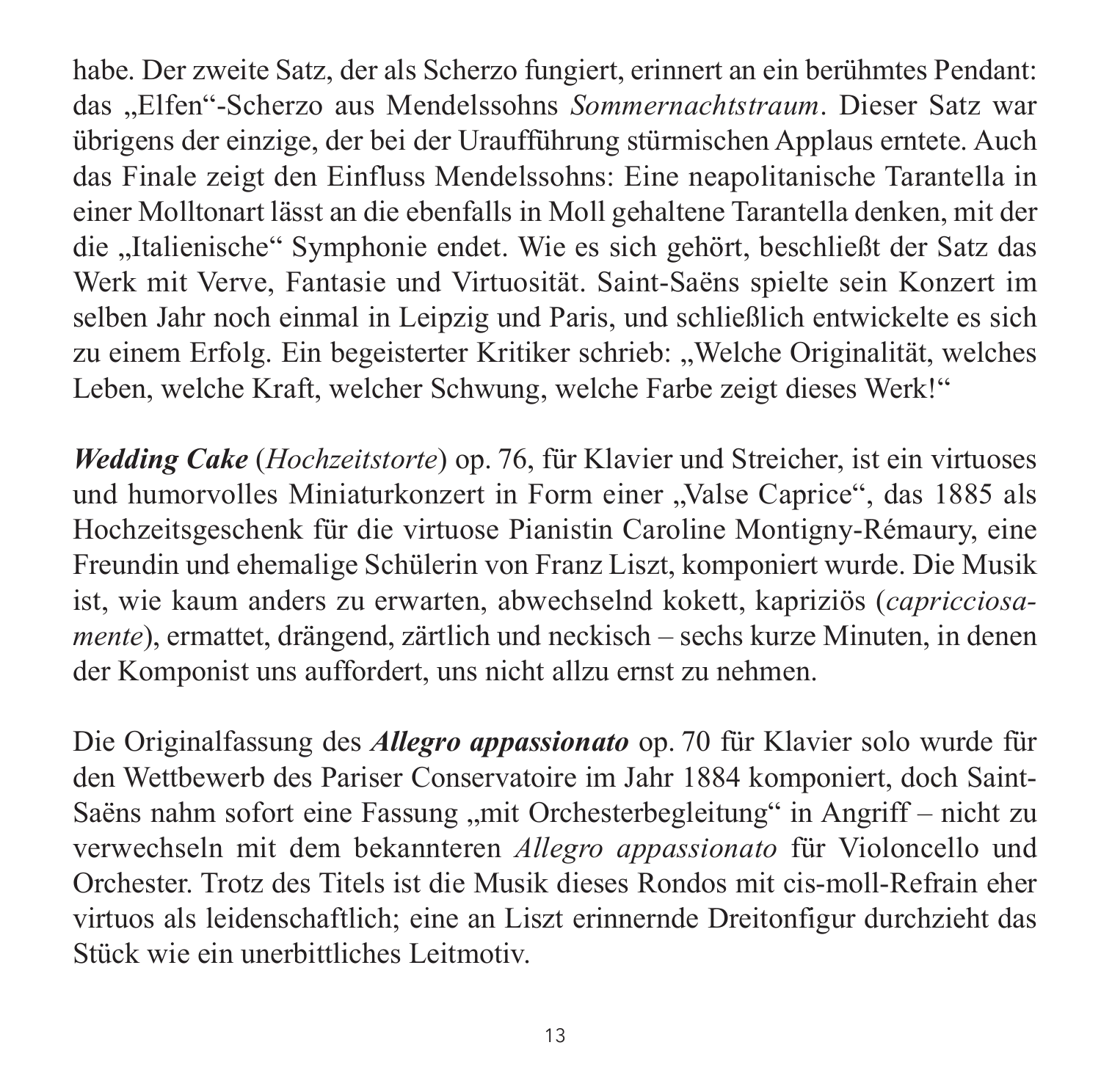Das Klavierkonzert Nr. 1 D-Dur op. 17 dürfte das erste bedeutende Klavierkonzert sein, das in Frankreich komponiert wurde. 1858 entstanden, ist es das kraftvolle und eigenwillige Werk eines jungen Musikers, der sich seiner selbst und seines Wertes bewusst war: Zu jener Zeit war Saint-Saëns nicht nur zum Organisten von La Madeleine in Paris ernannt worden, sondern hatte bereits drei Symphonien komponiert, von denen eine einen Preis gewonnen hatte. Wie in etlichen anderen Orchesterwerken, die er damals komponierte, bekunden Harmonik, Melodik und Orchestersatz verschiedentlich den Einfluss Mendelssohns.

Trotz seiner etwas unpersönlichen Faktur, die nicht ohne pianistische Gemein plätze ist (virtuose Finessen, Arpeggien über mehrere Oktaven, untaktierte Ka denzen, die *ad libitum* gespielt werden ...), verwendet dieses Konzert interessanterweise ein Verfahren, das man später als "zyklische Form" bezeichnet hat: Der Hornruf der Einleitung wird hier zu einem wichtigen Element des Hauptteils und kehrt am Ende des dritten Satzes wieder, um solcherart zur Vereinheitlichung des Werks beizutragen. Das Orchester, zumeist auf die Rolle eines Begleiters reduziert, dient insbesondere als Bindeglied zwischen den langen Klavierpassagen. Ungeachtet dieser Einschränkungen enthält das Konzert fesselnde Passagen; der zweite Satz, der laut Saint-Saëns vom Wald von Fontainebleau inspiriert wurde, ist von großer Originalität und vermittelt eine nachgerade "impressionistische" Atmosphäre, wie sie die französische Musik späterer Tage kennzeichnete. Für den Pianisten Alfred Cortot war dieses Werk bereits "durchdrungen von einem Ton der Entschlossenheit, einem Ausdruck unausgereifter, aber sicherer Meisterschaft, der einen nicht gleich gültig lässt." Wann es uraufgeführt wurde, ist nicht bekannt; wie viele andere Früh werke von Saint-Saëns musste es mehrere Jahre auf seine Veröffentlichung warten.

Von seiner *Rhapsodie d'Auvergne* op. 73 legte Saint-Saëns nicht weniger als drei Fassungen vor: eine für Klavier solo, die 1884 fertiggestellt wurde, eine weitere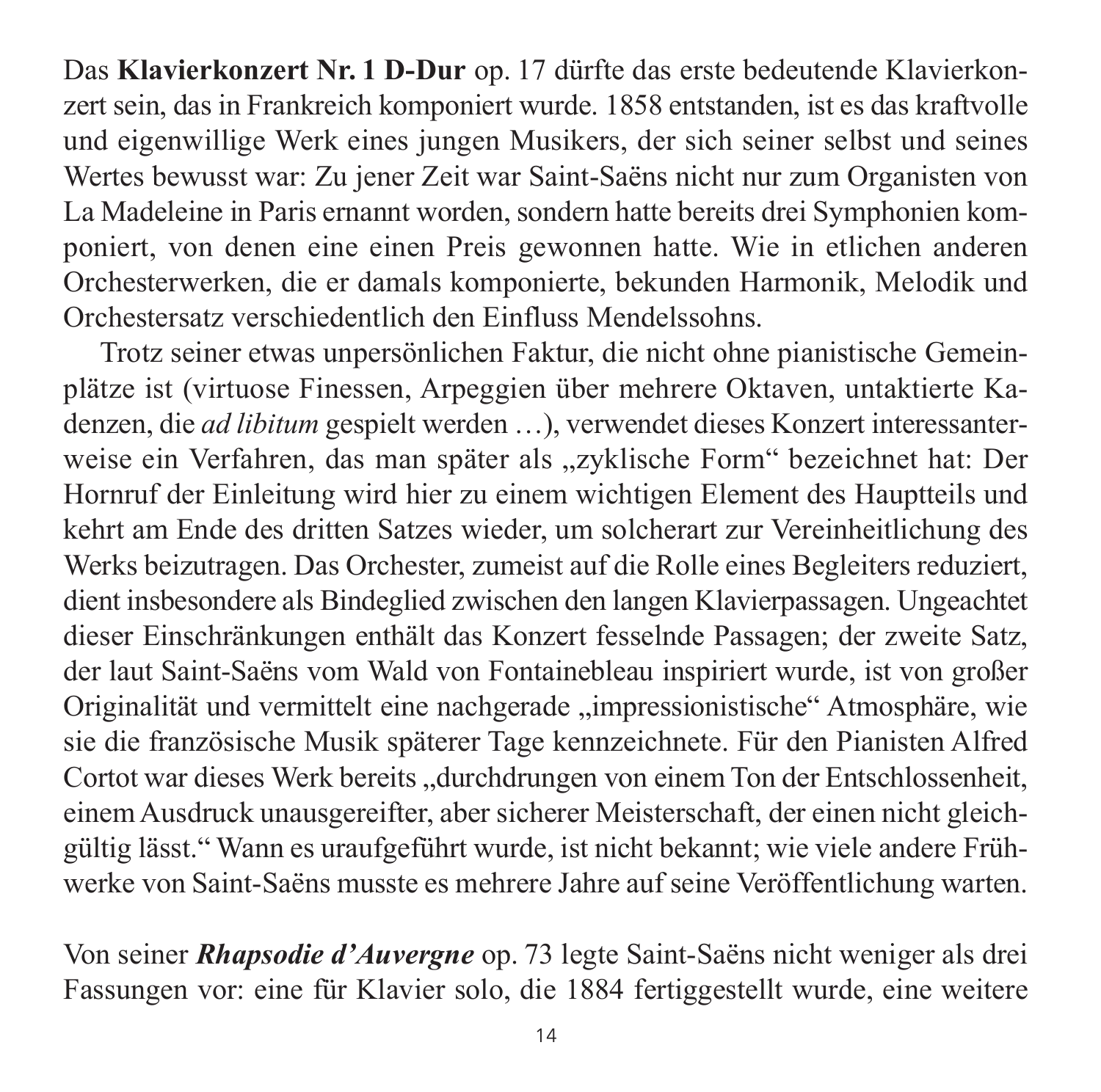für Klavier und Orchester, die der Komponist im Dezember 1884 in Marseille ur auf führte, und eine letzte für zwei Klaviere. Im Stil von Franz Liszt behandelt dieses Werk mehrere Themen in Folge, ein Verfahren, das im Frankreich damals nicht sonderlich *en vogue* war. Zu den verwendeten Themen mit "lokalem" Bezug gehören ein Gesang am "Waschplatz", der im langsamen Teil zu hören ist, und ein "ranz des vaches" (Kuhreihen), d.h. ein Hirtenruf aus dem Gebirge, mit dem das Klavier das Werk unbegleitet eröffnet. Der Rückgriff auf französische Volkslieder war damals keineswegs üblich, und erst im 20. Jahrhundert und mit Komponisten wie d'Indy, de Séverac und Canteloube wurde dies zu einer geläufigen Praxis. 1912 schrieb Saint-Saëns: "Ich habe sie geschrieben [...], um zu zeigen, dass man nicht in die Ferne schweifen muss, um verwendbare Themen zu finden". Obwohl zu seinen Lebzeiten kaum aufgeführt, lag ihm das Stück offenbar am Herzen: Er nahm nicht nur 1904 eine gekürzte Fassung auf und spielte es häufig auf Auslands tourneen, sondern wählte es auch für sein Abschiedskonzert aus, das er fünf Monate vor seinem Tod im August 1921 in Dieppe gab.

Die Fantasie für Klavier und Orchester *Africa* op. 89, die am 1. April 1891 nach einer Nilkreuzfahrt in Kairo fertiggestellt wurde, ist ein Beispiel für den Orientalismus – eine im 18. Jahrhundert aufgekommene und insbesondere in der zweiten Hälfte des 19. Jahrhunderts beliebte Kunstströmung, die einen mythisierten und idealisierten Nahen Osten und Maghreb entwarf. Das farbenprächtige *Africa* ist diesem Stil verpflichtet: Modale Wendungen und rhyth mische Ostinati sorgen für Lokalkolorit, während Triolen und Triller an Vögel aus Algier erinnern, und am Ende erklingt die damalige Nationalhymne Tunesiens ("Hymne beylical"), die, so sagt man, vielleicht von niemand anderem komponiert wurde als … Giuseppe Verdi! Saint-Saëns sagte, dieses Stück bestehe "aus afrikanischen Themen, die über mehrere Jahre hinweg hier und da gesammelt wurden" und sogar aus "Trümmern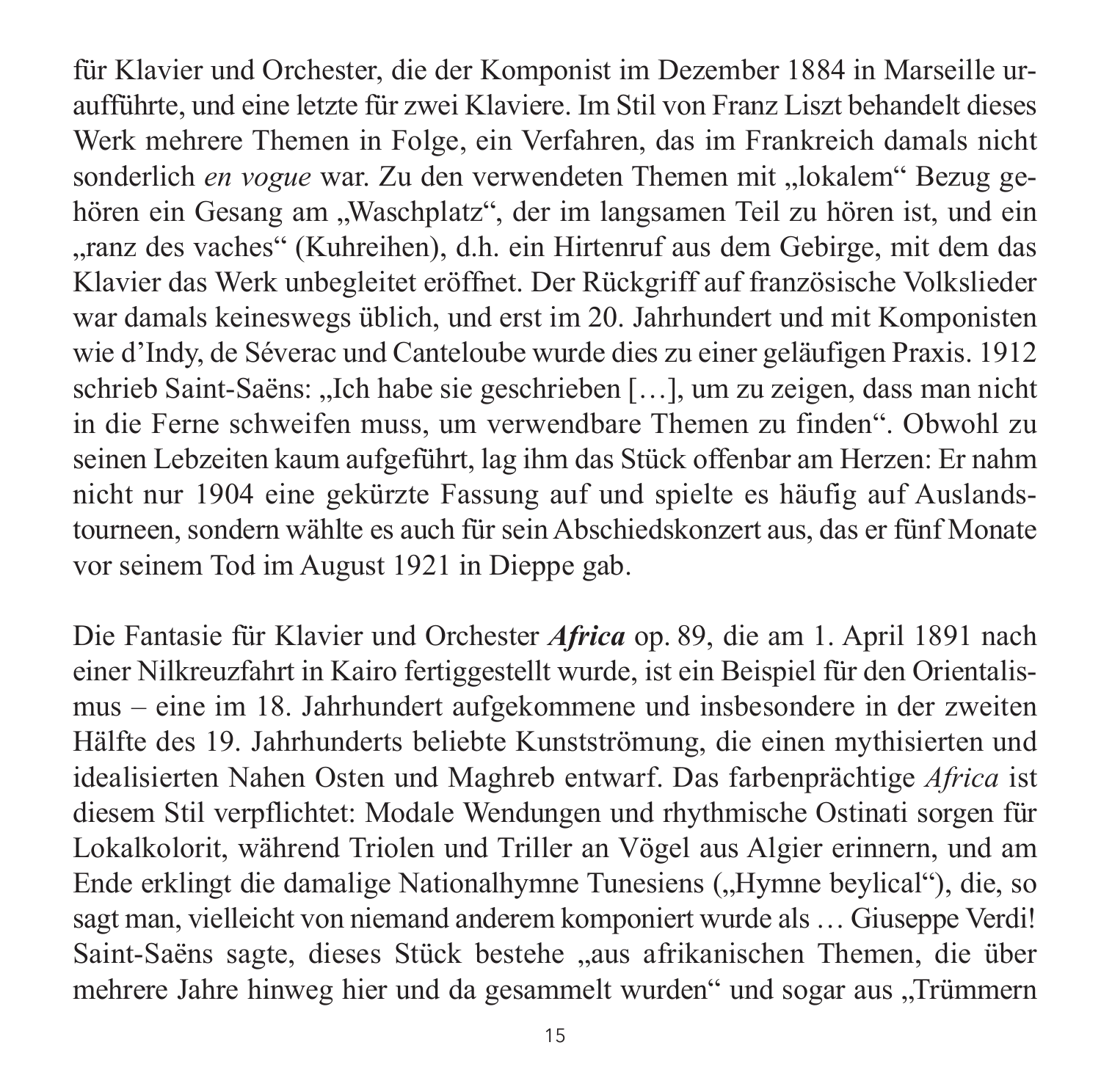eines totgeborenen Konzerts. Lange Zeit irrten diese Materialien in meinem Gedächtnis umher, ohne dass es mir gelang, sie zu ordnen, bis mich eines Tages in Kairo, wo ich mich in völligem Inkognito aufhielt und von niemandem beachtet wurde, das "Fieber" packte und die Komposition mühelos Gestalt annahm." (*L'Écho de Paris*, 16. November 1913). Dies ist freilich keine musikethnologische Studie – Saint-Saëns' Sicht auf Afrika, oder genauer gesagt auf Nordafrika, ist die eines Touristen. Das hochvirtuose Werk wurde am 8. Oktober 1891 uraufgeführt, macht sich aber seither im Konzert rar. 1904 nahm Saint-Saëns eine Improvisation über die Solokadenz dieses Stücks auf, die uns eine Vorstellung von der beeindruckenden pianistischen Technik des Komponisten vermittelt.

#### *© Jean-Pascal Vachon 2022*

Im Jahr 2019 erhielt **Alexandre Kantorow** als erster französischer Pianist die Gold medaille und den (bis dahin erst dreimal vergebenen) Grand Prix beim renom mierten Tschaikowsky-Wettbewerb in Moskau. Von der Kritik als "junger Zar des Klaviers" (*Classica*) und "wiedergeborener Liszt" (*Fanfare*) gefeiert, gab er schon in jungen Jahren öffentliche Konzerte. Im Alter von sechzehn Jahren wurde er eingeladen, mit der Sinfonia Varsovia bei "Les Folles Journées" in Nantes und Warschau zu spielen, und seither musiziert er mit zahlreichen Orchestern in der ganzen Welt. Regelmäßig konzertiert er mit Valery Gergiev und dem Mariinsky Orchestra. Alexandre Kantorow tritt in großen Konzertsälen wie dem Concert gebouw in Amsterdam, dem Konzerthaus in Berlin, der Philharmonie in Paris und dem Bozar in Brüssel sowie bei renommiertesten Festivals wie Verbier, Roque d'Anthéron, Piano aux Jacobins auf.

Sein Rezital-Album "À la russe" (BIS-2150) hat zahlreiche Preise und Auszeichnungen erhalten, darunter Choc de l'Année (*Classica*), Diapason découverte (*Dia -*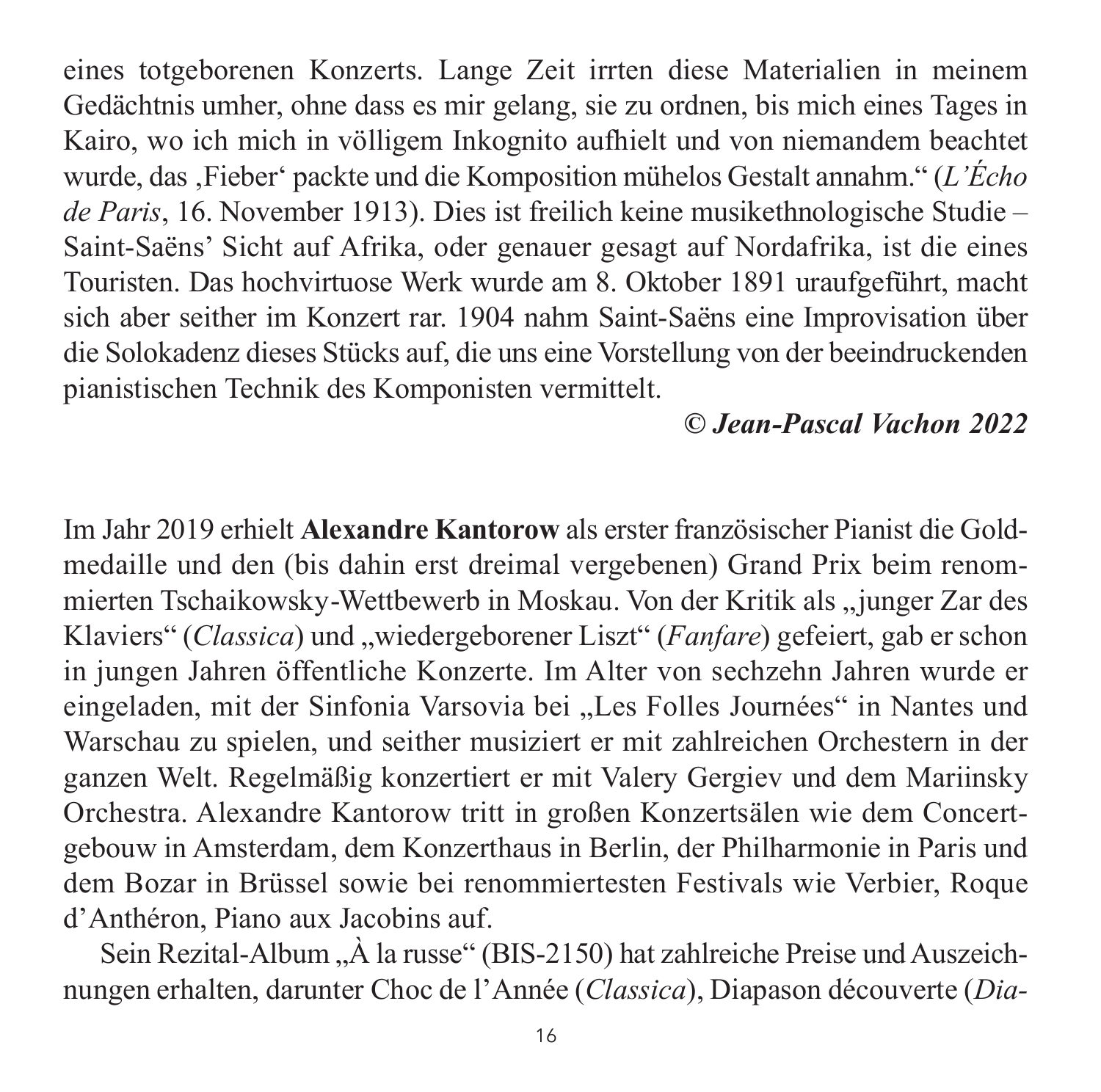*pason*), Supersonic (*Pizzicato*) und CD des Doppelmonats (*PianoNews*). Zu seinen weiteren Einspielungen zählen Konzerte von Liszt (BIS-2100), Saint-Saëns (Nr. 3– 5; BIS-2300) – eine Aufnahme, die sowohl mit dem Diapason d'Or de l'Année (*Diapason*) als auch mit dem Choc de l'Année (*Classica*) ausgezeichnet wurde – und Serebrier (BIS-2423). 2020 hat Kantorow bei den Victoires de la Musique Classique in zwei Kategorien den Sieg davongetragen: "Aufnahme des Jahres" (für die Konzerte von Saint-Saëns) und "Instrumentalsolist des Jahres".

Alexandre Kantorow studierte bei Pierre-Alain Volondat, Igor Lazko, Franck Braley und Rena Shereshevskaya. Er ist Preisträger der Safran Foundation und der Fondation Banque Populaire.

Die **Tapiola Sinfonietta** (Städtisches Orchester von Espoo) ist bekannt für ihr breit ge fächertes, vielseitiges Repertoire. 1987 gegründet, ist die Tapiola Sinfonietta von einem Streicherensemble zu einem Kammerorchester mit 43 Mitgliedern angewachsen. Die Tapiola Sinfonietta übernimmt ihre künstlerische Planung selber und tritt verschiedentlich in kammermusikalischer Art ohne Dirigent auf. Eine enge Zusammenarbeit verbindet das Orchester mit Artists in Association, Artists in Residence und einigen der bedeutendsten Dirigenten und Solisten unserer Zeit. Es tritt regelmäßig bei Festivals in Finn land auf und hat Konzertreisen durch Europa, Asien und die USA unternommen. Darüber hinaus gibt das Orchester Kammer musikkonzerte, engagiert sich in kühnen genreüber greifenden Projekten und bietet alljährlich etliche niedrigschwellige Veranstaltungen in der Stadt Espoo an. Mit den über ihre digitalen Kanäle verbreiteten Aufnahmen erreicht die Tapiola Sinfonietta Zuhörer auf der ganzen Welt; ihre mehr als 70 Titel umfassende Diskographie erfreut sich internationaler Anerkennung.

*[www.tapiolasinfonietta.fi](http://www.tapiolasinfonietta.fi)*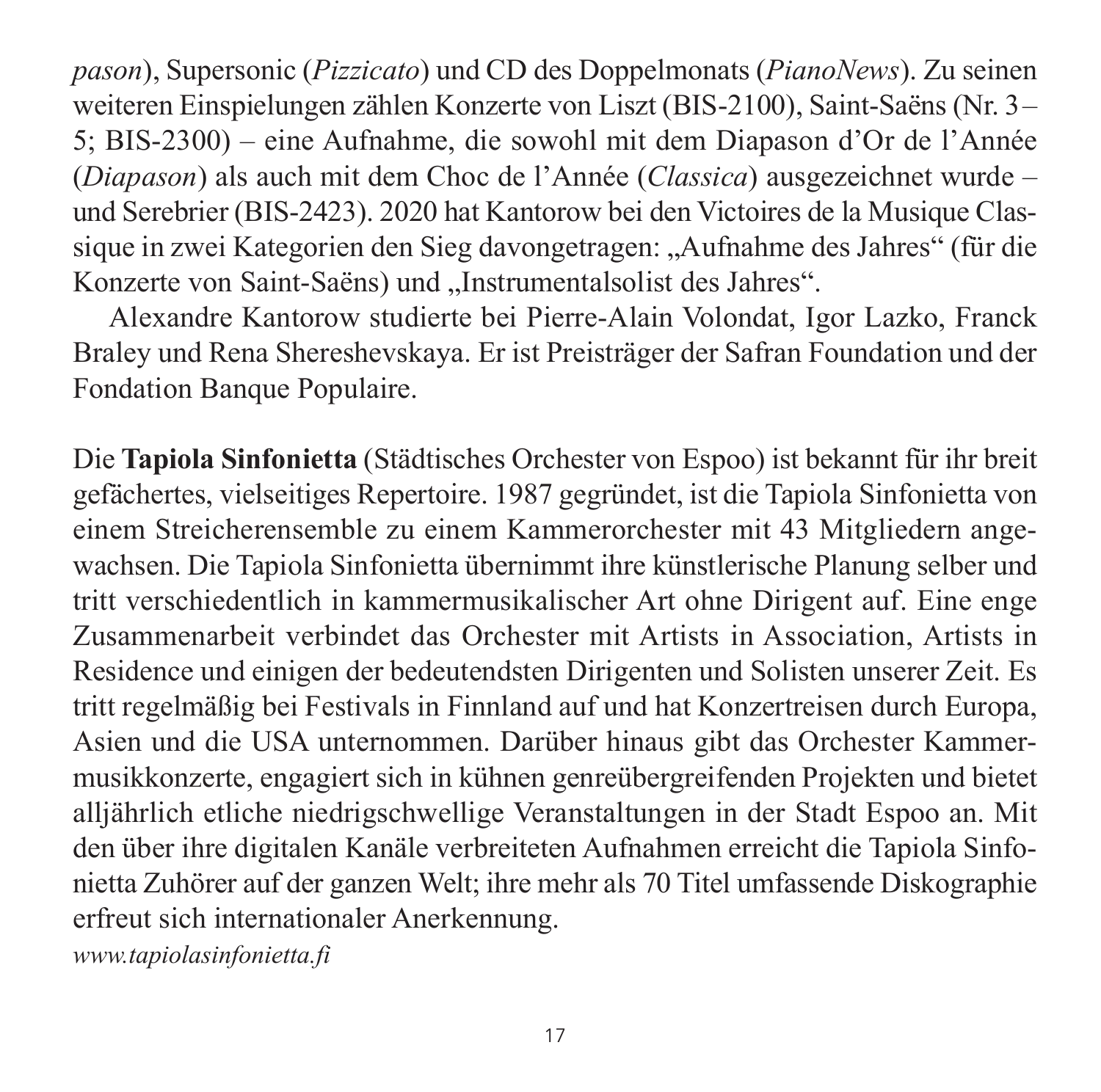Der französische Violinist und Dirigent **Jean-Jacques Kantorow** begann sein Violin studium am Konservatorium in Nizza im Alter von sechs Jahren. Mit erst 13 Jahren wurde er in die Violinklasse von René Benedetti am Pariser Conservatoire aufge nommen. Von 1962 bis 1968 gewann er zehn Preise bei den wichtigsten internationalen Wettbewerben, darunter 1. Plätze beim Carl-Flesch-Wettbewerb in London, beim Paganini-Wettbewerb in Genua, beim Concours de Genève und beim Tibor-Varga-Wettbewerb.

Als Violinist ist Jean-Jacques Kantorow in der ganzen Welt zu Gast. Gerne spielt er Kammermusik, die ihm ein Gegengift zur Einsamkeit der Solistenkarriere ist. Mit dem Pianisten Jacques Rouvier und dem Cellisten Philippe Muller bildet er ein Klaviertrio; außerdem war er Violinist zweier Streichtrios: des Ludwig- und des Mozart-Trios. Seit 1970 unterrichtet Kantorow an zahlreichen Musikhochschulen, u.a. am Pariser Conservatoire (CNSM), an der Musik-Akademie in Basel und am Konservatorium in Rotterdam, und gibt zahlreiche Meisterkurse in der ganzen Welt – u.a. seit 2019 alljährlich an der Sibelius-Akademie in Helsinki.

Um seinen musikalischen Horizont zu erweitern und seine Kenntnisse zu ver tiefen, wandte er sich dem Dirigieren zu; seit 1983 war er nacheinander Musika lischer Leiter des Kammerorchesters der Auvergne, des Helsinki Chamber Orches tra, der Tapiola Sinfonietta, des Ensemble Orchestral de Paris, des Orchesters von Granada und der Orchester von Orléans und Douai. Seit einigen Jahren ist Jean-Jacques Kantorow Ständiger Gastdirigent des Orchestre Philharmonique Royal de Liège. Sowohl als Solist wie auch als Kammermusiker und Dirigent hat er zahlreiche Aufnahmen vorgelegt.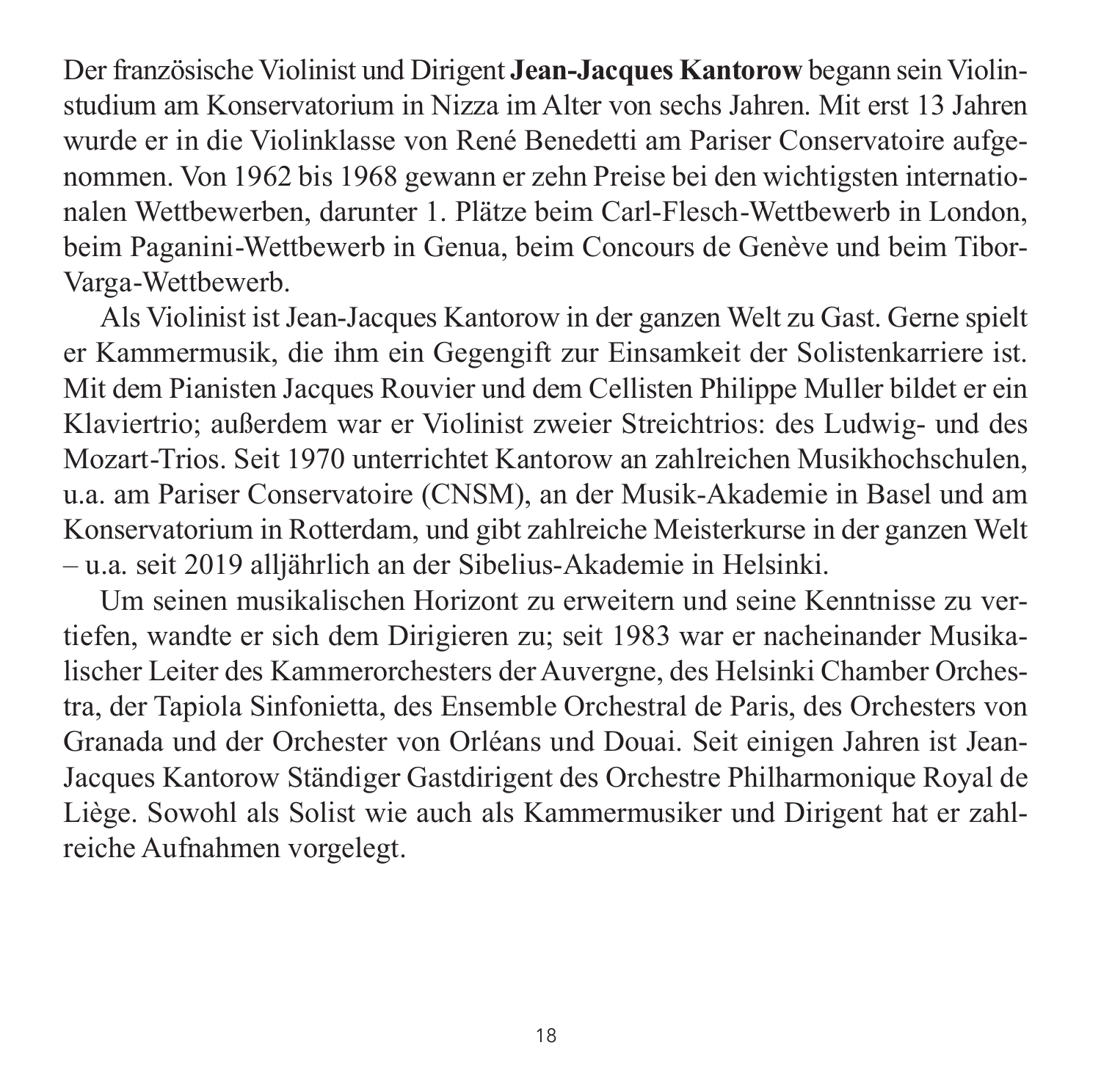Compositeur du *Carnaval des animaux*, l'un des tubes les plus célèbres de<br>la musique classique, Camille Saint-Saëns laisse une œuvre considérable<br>qui n'a pas toujours reçu l'attention qu'elle mérite. De plus, le composite la musique classique, Camille Saint-Saëns laisse une œuvre considérable s'est doublé d'un interprète réputé, tant à l'orgue qu'au piano. Mais en comparaison avec les autres grands compositeurs-pianistes de l'histoire de la musique, Saint-Saëns a écrit très peu d'œuvres importantes pour piano seul, préférant placer l'instrument au sein de dialogues musicaux que ce soit dans la musique de chambre ou dans des œuvres concertantes. « Le solo de concerto est un rôle qui doit être conçu et rendu comme un personnage dramatique », écrivait-il en 1904. Ennemi de l'exhibition pianistique et du « concerto brillant », il privilégie les œuvres où équi libre, sens de la mesure et goût du beau sont mis à l'avant-plan. Certes, la virtuosité y est présente mais celle-ci n'est jamais considérée comme une fin en soi mais plutôt comme une couleur additionnelle permettant « à un exécutant de manifester sa personnalité, chose inappréciable quand cette personnalité est intéressante. » (« La défense du concerto », *Le Courrier musical*, 1<sup>er</sup> octobre 1904).

Cet enregistrement réunit les deux premiers concertos pour piano ainsi que quatre pièces concertantes plus courtes couvrant plus de trente ans de la carrière de compositeur de Saint-Saëns.

Bien qu'il soit aujourd'hui le plus populaire des cinq concertos pour piano que Saint-Saëns composa, le **Second concerto en sol mineur** op. 22 eut des débuts difficiles. Dans son ouvrage autobiographique, *Portraits et souvenirs*, le compositeur évoque les circonstances de sa composition et de sa création en mai 1868 :

… [Anton Rubinstein et moi] étions un jour dans le foyer de la salle Pleyel, assistant à je ne sais quel concert, quand il me dit : « Je n'ai pas encore dirigé d'orchestre à Paris ; donnez donc un concert pour que j'aie l'occasion de tenir le bâton ! – Avec plaisir. » Nous demandons quel jour la salle serait libre : il fallait attendre trois semaines. – « Nous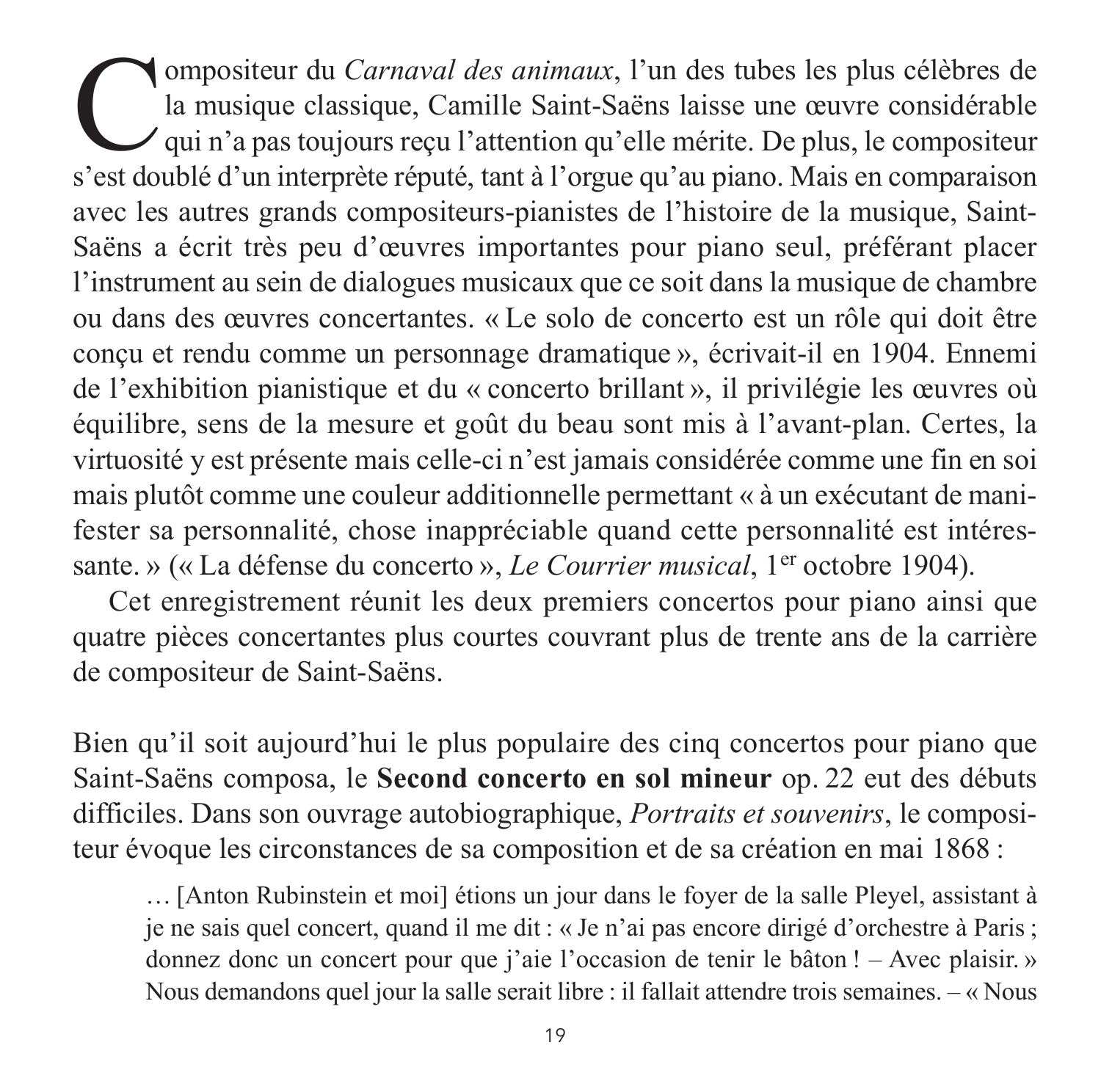avons trois semaines devant nous, lui-dis-je. C'est bien, j'écrirai un concerto pour la circonstance. » Et j'écrivis le concerto en sol mineur, qui fit ainsi ses débuts sous un illustre patronage. N'ayant pas eu le temps de le travailler au point de vue de l'exécution, je le jouai fort mal, et sauf le scherzo, qui plut du premier coup, il réussit peu ; on s'accorda à trouver la première partie incohérente et le finale tout à fait manqué.

Il « commence par Bach et finit par Offenbach » commentera un spectateur, ce qui n'était pas un compliment ! Franz Liszt, qui assistait au concert, fut d'un autre avis et perçut son potentiel. Il écrira l'année suivante à Saint-Saëns : « […] je viens vous remercier encore de votre deuxième Concerto que j'applaudis vivement. La forme en est neuve, et très heureuse ; l'intérêt des trois morceaux va croissant, et vous tenez un juste compte de l'effet du pianiste sans rien sacrifier des idées du com positeur, règle essentielle dans ce genre d'ouvrage. »

Ce concerto s'écarte de la forme habituelle : il se passe de mouvement lent pour proposer à la place une accélération progressive au cours des trois mouvements in diqués *andante sostenuto*, *allegro scherzando* et *presto*. Autre particularité, le con certo commence directement par une cadence au lieu de la ritournelle orchestrale traditionnelle et typique du concerto du XIX<sup>e</sup> siècle. Cette cadence, qui rappelle les toccatas de Bach, ressemble dans son ampleur à une improvisation à l'orgue – l'autre instrument de Saint-Saëns – ce qui peut s'expliquer par le fait que la version originale du concerto était pour piano-pédalier. Le thème principal reprend un *Tantum ergo* pour voix et orgue (aujourd'hui disparu) composé par Gabriel Fauré alors jeune élève de Saint-Saëns. Loin d'être choqué de l'emprunt, Fauré dira plus tard à quel point il fut honoré par l'usage qu'en fit son maître. Le second mouvement qui joue le rôle du Scherzo en rappelle un autre, illustre : celui, elfique, du *Songe d'une nuit d'été* de Mendelssohn. Mentionnons au passage que ce mouvement fut le seul à susciter des applaudissements nourris lors de sa première exécu tion. L'ombre de Mendelssohn plane à nouveau sur le finale : une tarentelle napoli -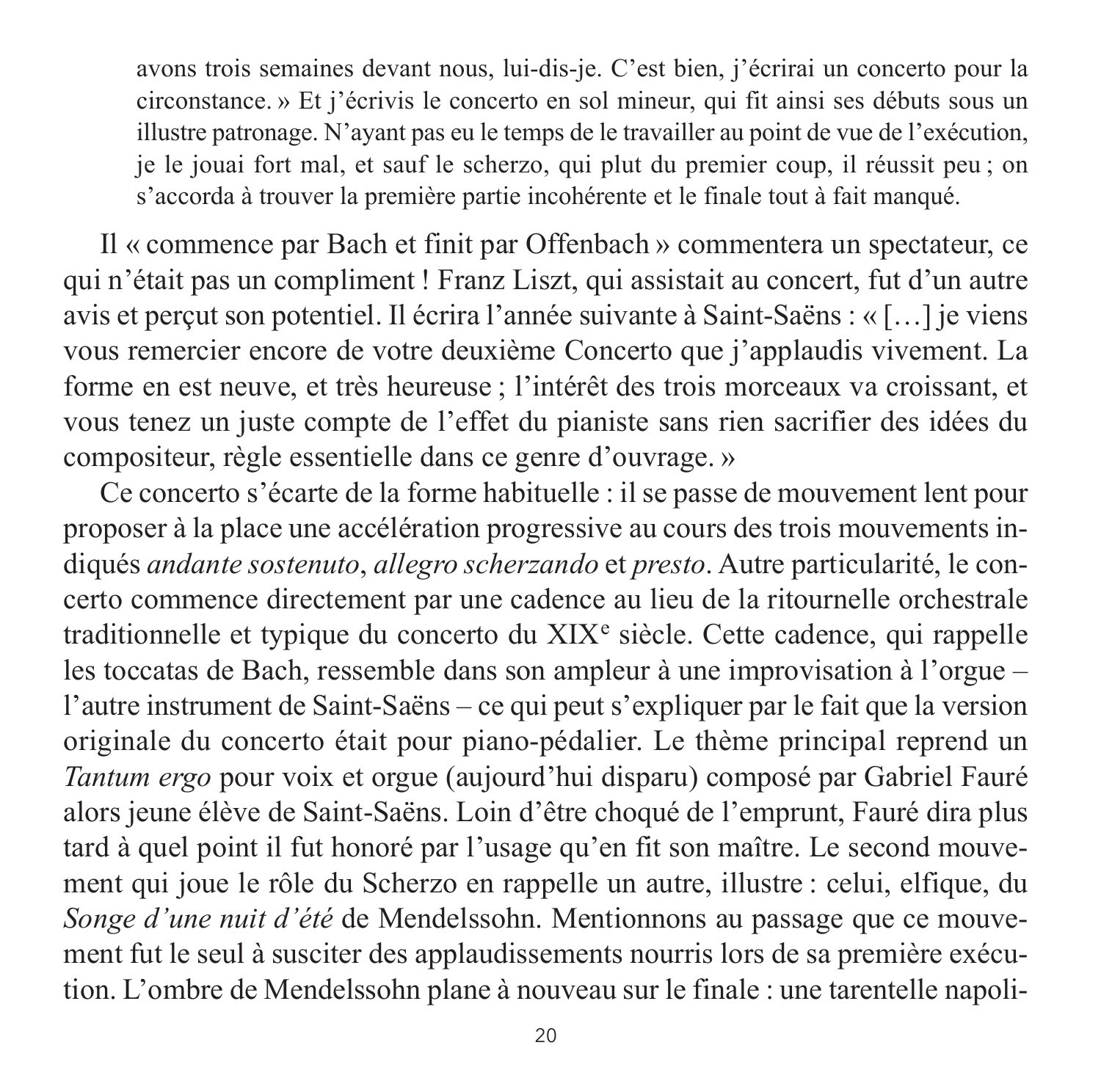taine dans une tonalité mineure rappelle celle, également en mineur, qui conclut la Symphonie « Italienne ». Comme il se doit, le mouvement conclut l'œuvre avec verve, fantaisie et virtuosité. Saint-Saëns rejouera son concerto la même année à Leipzig puis à Paris et l'œuvre rencontrera finalement du succès. « Quelle originalité, quelle vie, quelle force, quel brio, quelle couleur dans cette œuvre », s'exclamera alors un critique.

*Wedding Cake* (en anglais dans le texte) op. 76, pour piano et cordes seules, est un concerto miniature, brillant et plein d'humour en forme de « valse caprice », com posé en 1885 en tant qu'hommage nuptial à la pianiste virtuose Caroline Montigny-Rémaury, une amie et ancienne élève de Franz Liszt. La musique est, comme il se doit, tour à tour coquette, capricieuse (*capricciosamente*), alanguie, pressée, tendre et espiègle. Six petites minutes dans lesquelles le compositeur nous invite à ne pas nous prendre trop au sérieux !

La version originale de l'*Allegro appassionato* op. 70 se destinait au piano seul et a été composé pour le concours du Conservatoire de 1884 mais Saint-Saëns en a immédiatement proposé une version « avec accompagnement d'orchestre ». Cette pièce ne doit pas être confondue avec l'*Allegro appassionato* pour violoncelle et or chestre plus connu. Malgré son titre, la musique est ici davantage virtuose que passionnée. Prenant la forme d'un rondo avec un thème-refrain en ut dièse mineur, un motif de trois notes qui n'est pas sans rappeler Liszt traverse la pièce comme une sorte de leitmotiv implacable.

Le **Premier concerto pour piano en ré majeur** op. 17 peut être considéré comme le premier concerto pour piano significatif composé en France. Écrite en 1858, c'est une œuvre vigoureuse et volontaire réalisée par un jeune musicien sûr de lui et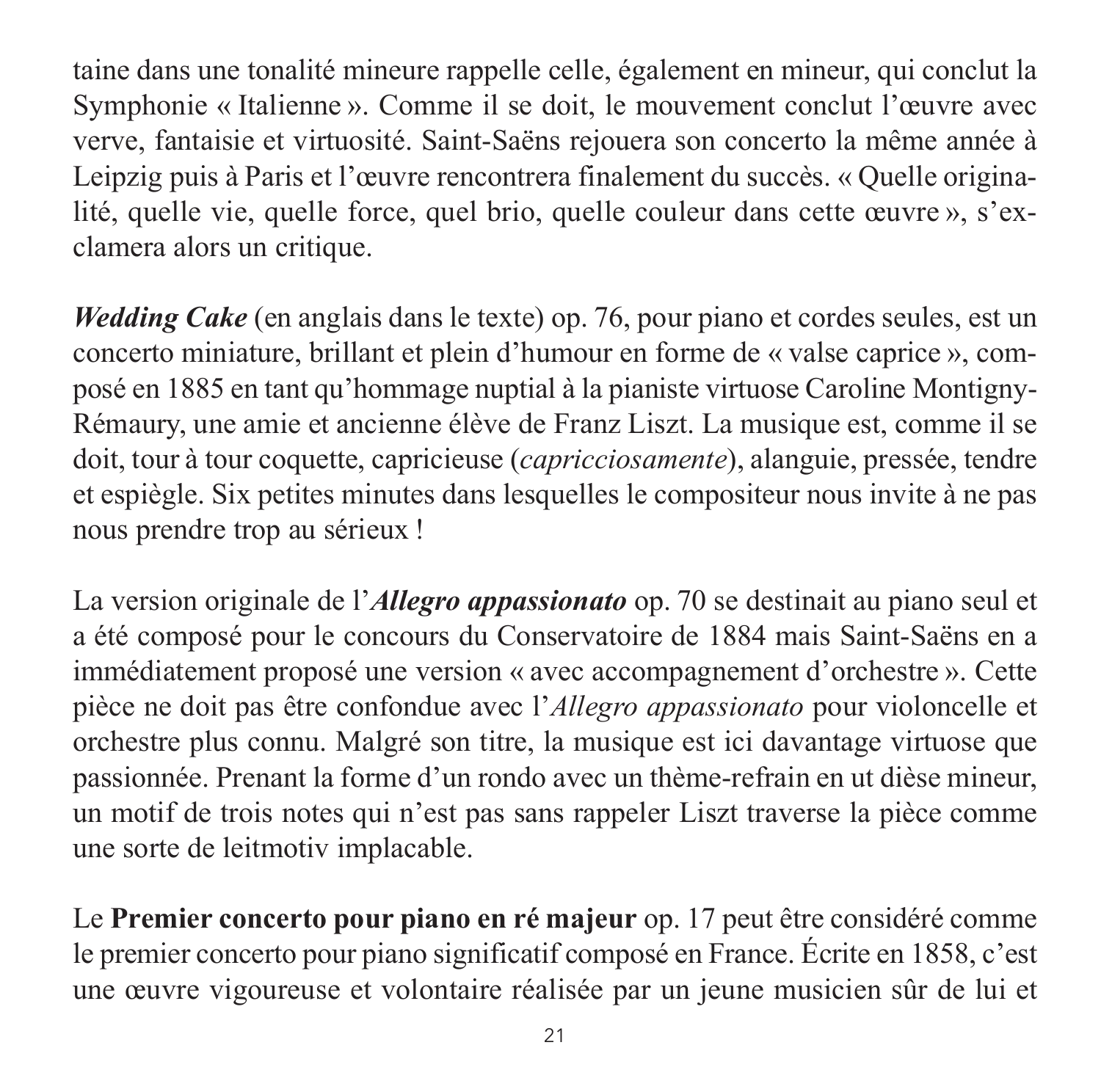conscient de sa valeur : à cette époque, Saint-Saëns venait non seulement d'être nommé organiste de La Madeleine à Paris mais il avait déjà composé 3 symphonies dont l'une avait remporté un prix. Comme plusieurs des œuvres orchestrales qu'il composa à cette époque, certains traits du langage harmonique et mélodique ainsi que de l'écriture orchestrale témoignent de l'influence de Mendelssohn.

Il est intéressant de noter que malgré sa facture quelque peu impersonnelle d'où les lieux communs pianistiques (traits virtuoses, arpèges parcourant le clavier, cadences sans barres de mesure jouées *ad libitum*…) ne sont pas exempts, ce concerto fait appel à un procédé qu'on allait plus tard appeler « forme cyclique » : l'appel de cor de l'introduction devient un élément important de la section principale et re vient à la fin du troisième mouvement, contribuant ainsi à unifier l'œuvre. L'or chestre, le plus souvent réduit au rôle de faire-valoir, sert principalement de trait d'union entre les longs passages de piano. Mais malgré ces lacunes, le concerto ren ferme des moments attachants et son second mouvement, inspiré selon Saint-Saëns par la forêt de Fontainebleau, fait preuve d'une grande originalité et baigne dans une atmosphère que l'on pourrait qualifier d'« impressionniste » telle qu'on la retrouvera plus tard dans la musique française. Le pianiste Alfred Cortot écrira au sujet de cette œuvre qu'il y « règne déjà un ton de détermination, un accent de maîtrise encore indistincte mais certaine, auxquels on ne saurait rester indifférent ». On ne sait quand l'œuvre fut jouée pour la première fois et comme tant d'autres œuvres de jeunesse de Saint-Saëns, sa publication dut attendre plusieurs années.

Saint-Saëns réalisera pas moins de trois versions de sa *Rhapsodie d'Auvergne* op. 73 : une pour piano seul, complétée en 1884, une autre pour piano et orchestre créée par le compositeur en décembre 1884 à Marseille et une dernière pour deux pianos. À la manière de Franz Liszt, cette partition traite successivement plusieurs thèmes juxtaposés, un procédé peu en vogue en France à cette époque. Parmi les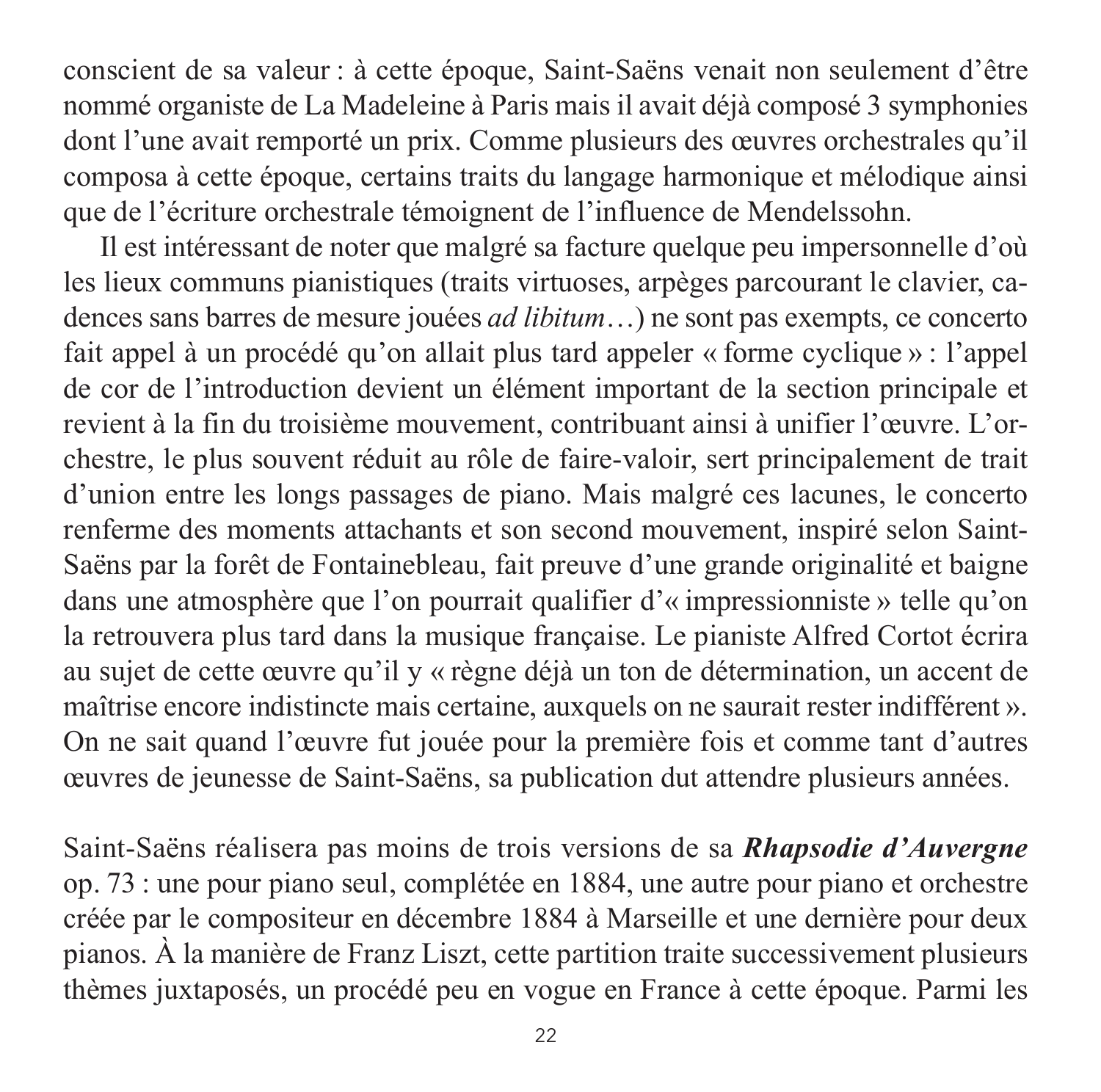thèmes « locaux » utilisés, mentionnons un chant « de lavoir » que l'on entend dans la section lente et un ranz des vaches, c'est-à-dire un appel de bergers des régions montagneuses qui ouvre l'œuvre au piano seul. Le recours à des chants populaires français n'était pas fréquent à l'époque et il faudra attendre le XX<sup>e</sup> siècle et des compositeurs comme d'Indy, de Séverac et Canteloube pour voir cette pratique devenir courante. À ce sujet, Saint-Saëns écrivit en 1912 : « Je l'ai écrite […] pour montrer qu'il n'était pas nécessaire d'aller chercher des motifs bien loin pour en trouver d'utilisables ». Malgré qu'elle sera peu jouée de son vivant, cette pièce lui tenait manifestement à cœur puisque non seulement il en enregistra une version abrégée en 1904 et la joua fréquemment dans le cadre de tournées à l'étranger, mais il l'inclut au programme du récital d'adieu qu'il donna, cinq mois avant sa mort, à Dieppe en août 1921.

Terminée au Caire le 1<sup>er</sup> avril 1891 après une croisière sur le Nil, la fantaisie pour piano et orchestre *Africa* op. 89 est un exemple d'orientalisme, ce mouvement artistique né au XVIII<sup>e</sup> siècle et particulièrement en vogue dans la seconde moitié du XIX<sup>e</sup> dans lequel se manifestait un intérêt pour un Moyen-Orient et un Maghreb mythifiés et idéalisés. Haut en couleurs, *Africa* s'inscrit dans ce courant et tournures modales et ostinatos rythmiques assurent la couleur locale pendant que les triolets et les trilles évoquent des oiseaux d'Alger avant de conclure avec ce qui était alors l'hymne national tunisien, l'« hymne beylical », dont on dit qu'il a pu être composé par… Giuseppe Verdi ! Au sujet de cette pièce, Saint-Saëns dira qu'elle « est faite de thèmes africains recueillis çà et là pendant plusieurs années [et de] débris d'un concerto mort-né. Longtemps ces matériaux ont erré dans ma mémoire sans qu'il me fût possible de les coordonner, lorsqu'un jour, au Caire, où j'étais dans le plus strict incognito, ignoré de tout le monde, je fus pris de la ‹ fièvre › et la composition s'élabora facilement. » (*L'Écho de Paris*, 16 novembre 1913). N'y cherchons pas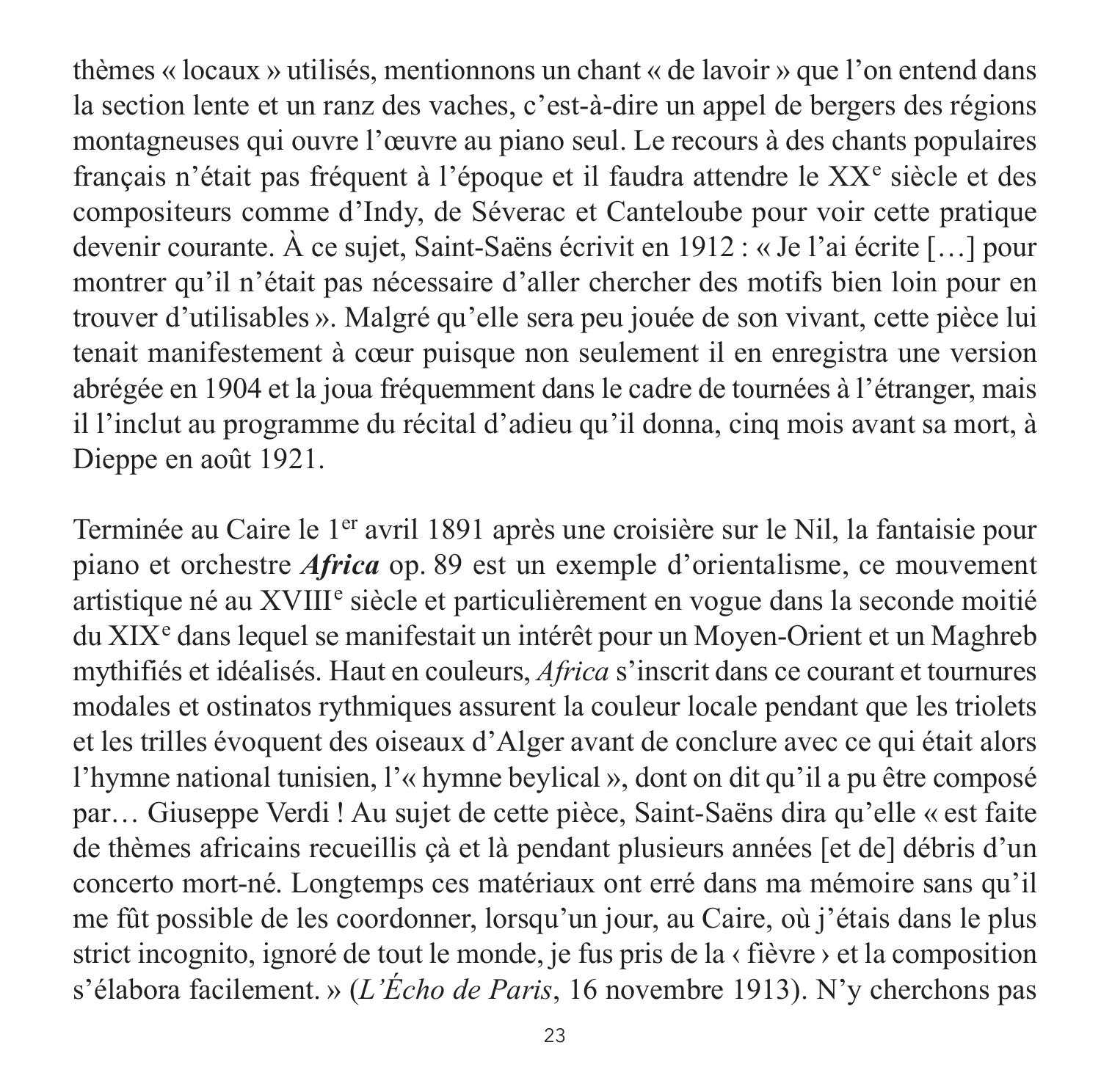un travail ethnomusicologique, la vision de Saint-Saëns de l'Afrique, ou plus précisément de l'Afrique du Nord, est bien celle d'un touriste. Créée le 8 octobre 1891, l'œuvre, extrêmement virtuose, s'est faite rare au concert depuis. Notons que Saint-Saëns a enregistré en 1904 une improvisation sur la cadence de la pièce qui nous donne une idée de l'impres sion nante technique pianistique du compositeur. *© Jean-Pascal Vachon 2022*

En 2019, **Alexandre Kantorow** est devenu le premier pianiste français à remporter la médaille d'or du prestigieux Concours Tchaïkovski ainsi que le Grand Prix, décerné seulement trois fois auparavant dans l'histoire du concours. Salué par la critique comme le « jeune tsar du piano » (*Classica*) et « la réincarnation de Liszt » (*Fanfare*), Kantorow a commencé à se produire dès son plus jeune âge. À 16 ans, il fut invité à jouer aux «Folles Journées» à Nantes et à Varsovie avec la Sinfonia Varsovia, et il a joué depuis avec plusieurs orchestres dans le monde notamment l'Orchestre du Mariinsky sous la direction de Valery Gergiev.

Alexandre Kantorow a joué dans de grandes salles dont le Concertgebouw d'Amsterdam, le Konzerthaus de Berlin, la Philharmonie à Paris et Bozar à Bruxelles et s'est produit dans le cadre des festivals les plus prestigieux comme ceux de Verbier, la Roque d'Anthéron et Piano aux Jacobins.

Son disque BIS « $\overrightarrow{A}$  la russe» (BIS-2150) a gagné plusieurs prix et distinctions dont Choc de l'Année (*Classica*), Diapason découverte (*Diapason*), Supersonic (*Pizzicato*) et CD des Doppelmonats (*PianoNews*). Il a aussi enregistré des concertos pour piano de Franz Liszt (BIS-2100), de Camille Saint-Saëns (nos 3 à 5 ; BIS-2300) – un enregistrement qui a reçu le Diapason d'Or de l'Année (*Diapason*) et le Choc de l'Année (*Classica*) – et de José Serebrier (BIS-2423). En 2020, Kantorow a remporté les Victoires de la Musique Classique dans deux catégories : Enregistrement de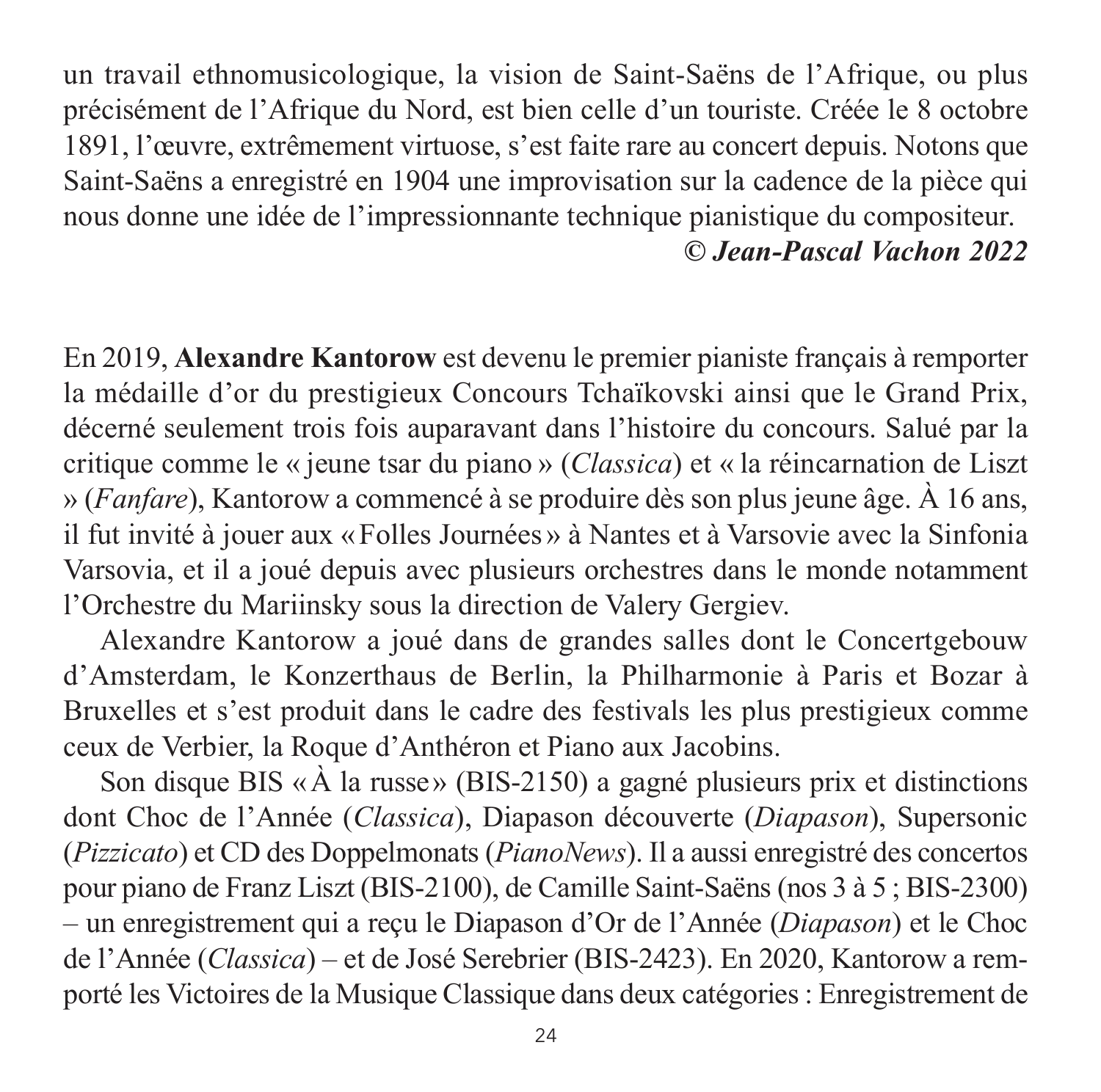l'année (avec les concertos de Saint-Saëns) et Soliste instrumental de l'année.

Alexandre Kantorow a étudié avec Pierre-Alain Volondat, Igor Lazko, Franck Braley et Rena Shereshevskaya. Il est lauréat de la Fondation Safran et de la Fonda tion Banque Populaire.

La **Tapiola Sinfonietta** (Orchestre de la ville d'Espoo) est réputée pour son réper toire vaste et varié. Fondé en 1987, l'orchestre est passé d'un ensemble à cordes à un orchestre de chambre comptant 43 membres. La Tapiola Sinfonietta gère sa propre planification artistique et se produit à l'occasion sans chef d'orchestre, à la manière de la musique de chambre. L'orchestre travaille en étroite collaboration avec des artistes associés, des artistes en résidence en plus de chefs et de solistes parmi les plus éminents de notre époque. La Sinfonietta se produit régulièrement dans le cadre de festivals en Finlande et a effectué des tournées en Europe, en Asie et aux États-Unis. Enfin, elle présente des récitals de musique de chambre, s'engage dans d'audacieux projets multidisciplinaires et propose chaque année de nombreux événements dans la ville d'Espoo. Les enregistrements réa lisés par la Tapiola Sinfonietta et disponibles sur ses chaînes numériques rejoignent les mélomanes du monde entier. La discographie de l'orchestre, qui comptait en 2022 plus de 70 titres, est également saluée internationalement.

*[www.tapiolasinfonietta.fi](http://www.tapiolasinfonietta.fi)*

C'est à 6 ans que le violoniste et chef d'orchestre français **Jean-Jacques Kantorow** commence ses études de violon au Conservatoire de Nice. Il n'a que 13 ans lorsqu'il intègre la classe supérieure de violon de René Benedetti au Conservatoire de Paris. De 1962 à 1968 il gagne dix récompenses dans les plus grands concours internationaux, et parmi ceux-ci les premières places aux concours Carl Flesch à Londres, Paganini à Gênes, Genève, et Tibor Varga.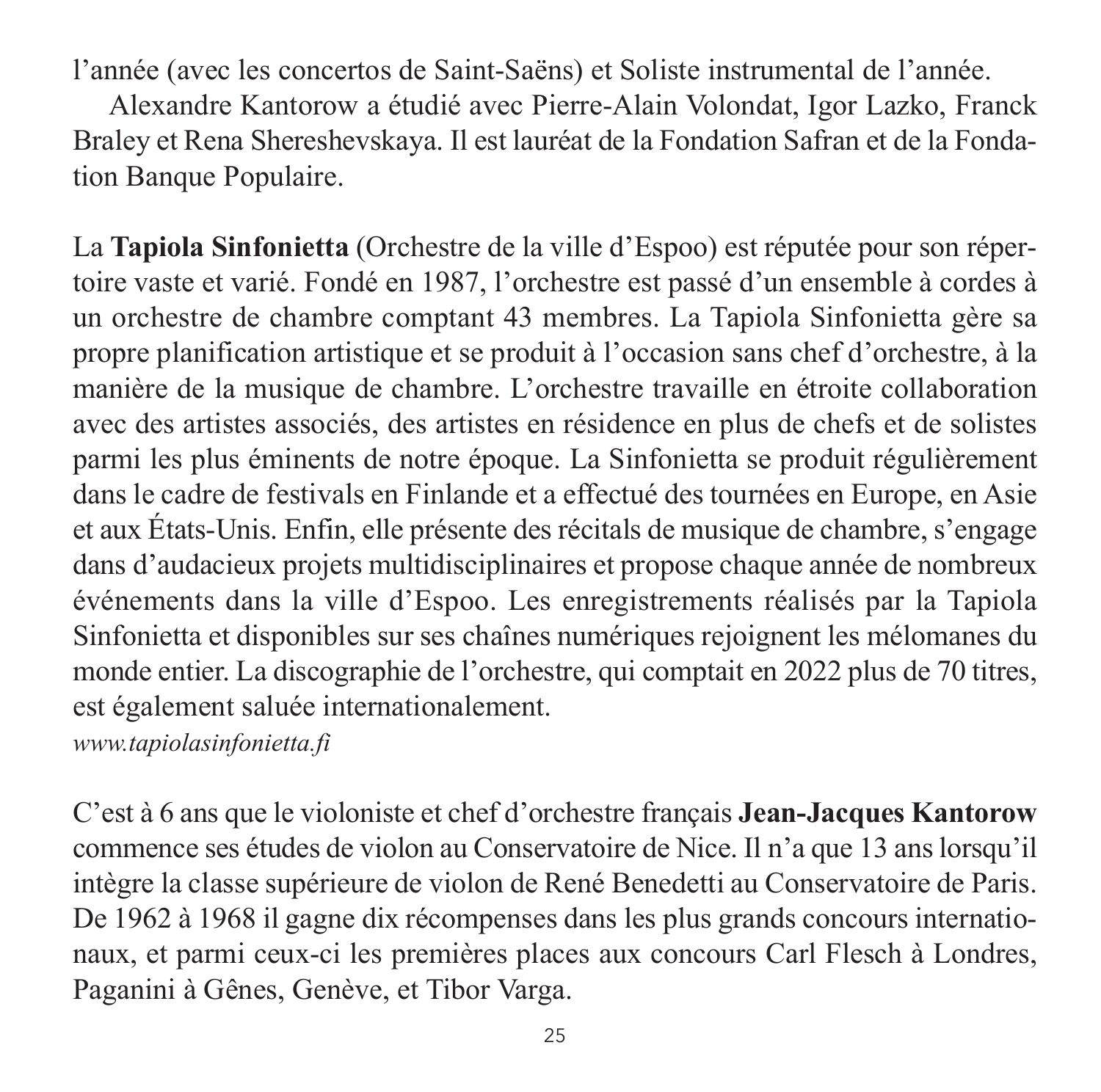En tant que violoniste Jean-Jacques Kantorow a joué dans le monde entier. Il aime à se produire en musique de chambre ce qui constitue un antidote à la solitude de la carrière de soliste. Avec le pianiste Jacques Rouvier et le violoncelliste Philippe Muller il forme un trio ; il a été aussi le violoniste de deux trios à cordes, les Ludwig et Mozart trios. Depuis 1970 Kantorow a enseigné dans de nombreuses écoles de musique dont le CNSM de Paris, l'Académie de Bâle, ou le Conservatoire de Rotterdam et a donné de très nombreuses master class dans le monde entier. Depuis la rentrée 2019, il enseigne régulièrement à l'académie Sibelius d'Helsinki pour des séries annuelles de master classes.

Afin d'étendre encore et en profondeur ses connaissances musicales, il s'inté resse aussi à la direction d'orchestre ; dès 1983 il est nommé successivement direc teur musical de l'orchestre de chambre d'Auvergne, de celui d'Helsinki, du Tapiola Sinfonietta, de l'ensemble orchestral de Paris, de l'orchestre de Granada et des orchestres d'Orléans et de Douai. Depuis plusieurs années Jean-Jacques Kantorow est un invité régulier de l'Orchestre Philharmonique Royal de Liège. Il a réalisé de nom breux enregistrements en tant que soliste, chambriste et chef d'orchestre.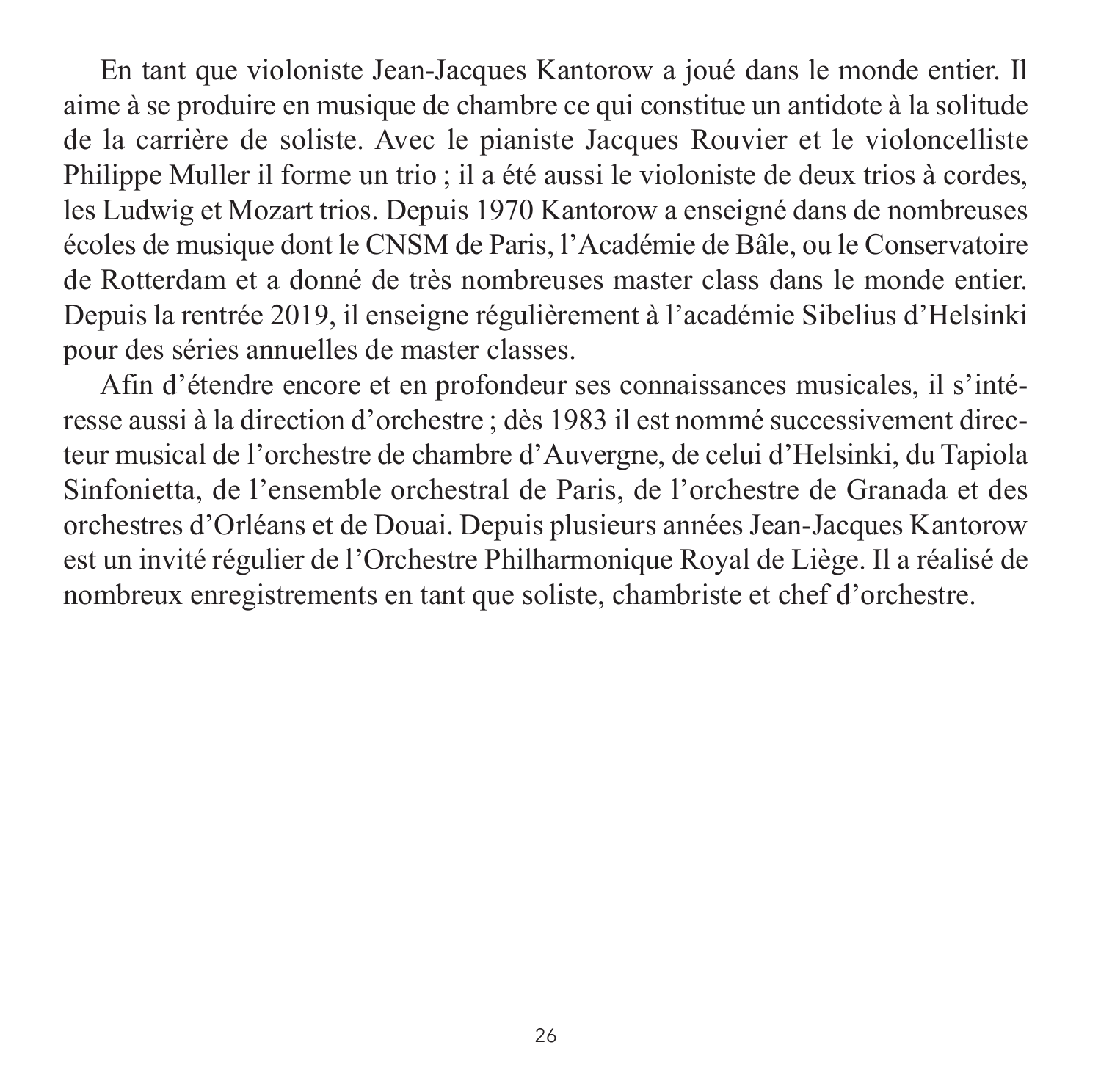#### Instrumentarium Piano: Steinway D

The music on BIS's Hybrid SACDs can be played back in Stereo (CD and SACD) as well as in 5.0 Surround sound (SACD).

Our surround sound recordings aim to reproduce the natural sound in a concert venue as faithfully as possible, using the newest technology. In order to do so, all channels are recorded using the full frequency range, with no separate bass channel added. If your sub-woofer is switched on, however, most systems will also automatically feed the bass signal coming from the other channels into it. In the case of systems with limited bass reproduction, this may be of benefit to your listening experience.

#### Recording Data

| Recordina:          | 29th January-2nd February 2018 (Wedding Cake; Rhapsodie d'Auvergne)                                                                   |
|---------------------|---------------------------------------------------------------------------------------------------------------------------------------|
|                     | 13th-17th January 2020 (Piano Concerto No. 1, Africa, Allegro appassionato)                                                           |
|                     | 6th-8th September 2021 (Piano Concerto No. 2)                                                                                         |
|                     | at the Tapiola Hall, Espoo, Finland                                                                                                   |
|                     | Producer: Jens Braun (Take5 Music Production)                                                                                         |
|                     | Sound engineers: Martin Nagorni (Arcantus Musikproduktion) (Wedding Cake; Rhapsodie d'Auvergne)<br>Christian Starke (all other works) |
|                     | Piano technicians: Matti Kyllönen (Wedding Cake; Rhapsodie d'Auvergne)                                                                |
|                     | Denijs de Winter (all other works)                                                                                                    |
| Equipment:          | BIS's recording teams use microphones from Neumann, DPA and Schoeps, audio electronics                                                |
|                     | from RME, Lake People and DirectOut, MADI optical cabling technology, monitoring equipment                                            |
|                     | from B&W, STAX and Sennheiser, and Sequoia and Pyramix digital audio workstations.                                                    |
|                     | Original format: 24-bit / 96 kHz                                                                                                      |
| Post-production:    | Editing and mixing: Jens Braun                                                                                                        |
| Executive producer: | Robert Suff                                                                                                                           |

#### Booklet and Graphic Design

Cover text: © Jean-Pascal Vachon 2022 Translations: Andrew Barnett (English); Horst A. Scholz (German) Typesetting, lay-out: Andrew Barnett (Compact Design)

BIS Records is not responsible for the content or reliability of any external websites whose addresses are published in this booklet.

BIS recordings can be ordered from our distributors worldwide. If we have no representation in your country, please contact: BIS Records AB, Stationsvägen 20, SE-184 50 Åkersberga, Sweden Tel.: +46 8 544 102 30 [info@bis.se](mailto:info@bis.se) [www.bis.se](http://www.bis.se)

#### BIS-2400 @ & © 2022, BIS Records AB, Sweden.